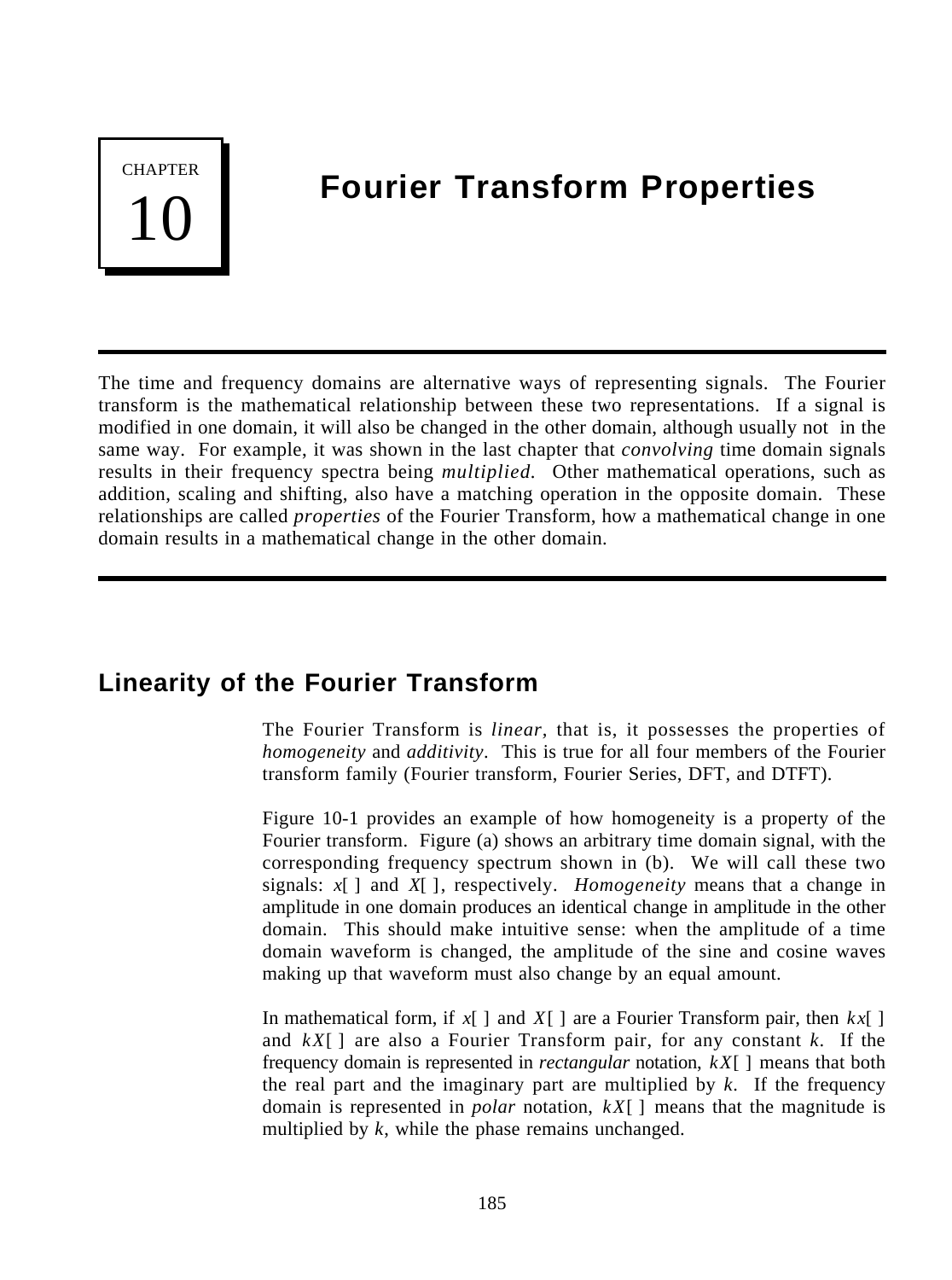

FIGURE 10-1

Homogeneity of the Fourier transform. If the amplitude is changed in one domain, it is changed by the same amount in the other domain. In other words, *scaling* in one domain corresponds to *scaling* in the other domain.

*Additivity* of the Fourier transform means that *addition* in one domain corresponds to *addition* in the other domain. An example of this is shown in Fig. 10-2. In this illustration, (a) and (b) are signals in the time domain called  $x_1$ [ ] and  $x_2$ [ ], respectively. Adding these signals produces a third time domain signal called  $x_3$ [ ], shown in (c). Each of these three signals has a frequency spectrum consisting of a real and an imaginary part, shown in (d) through (i). Since the two time domain signals *add* to produce the third time domain signal, the two corresponding spectra *add* to produce the third spectrum. Frequency spectra are added in rectangular notation by adding the real parts to the real parts and the imaginary parts to the imaginary parts. If:  $x_1[n] + x_2[n] = x_3[n]$ , then:  $Re X_1[f] + Re X_2[f] = Re X_3[f]$ and  $Im X_1[f] + Im X_2[f] = Im X_3[f]$ . Think of this in terms of cosine and sine waves. All the cosine waves add (the real parts) and all the sine waves add (the imaginary parts) with no interaction between the two.

Frequency spectra in polar form cannot be directly added; they must be converted into rectangular notation, added, and then reconverted back to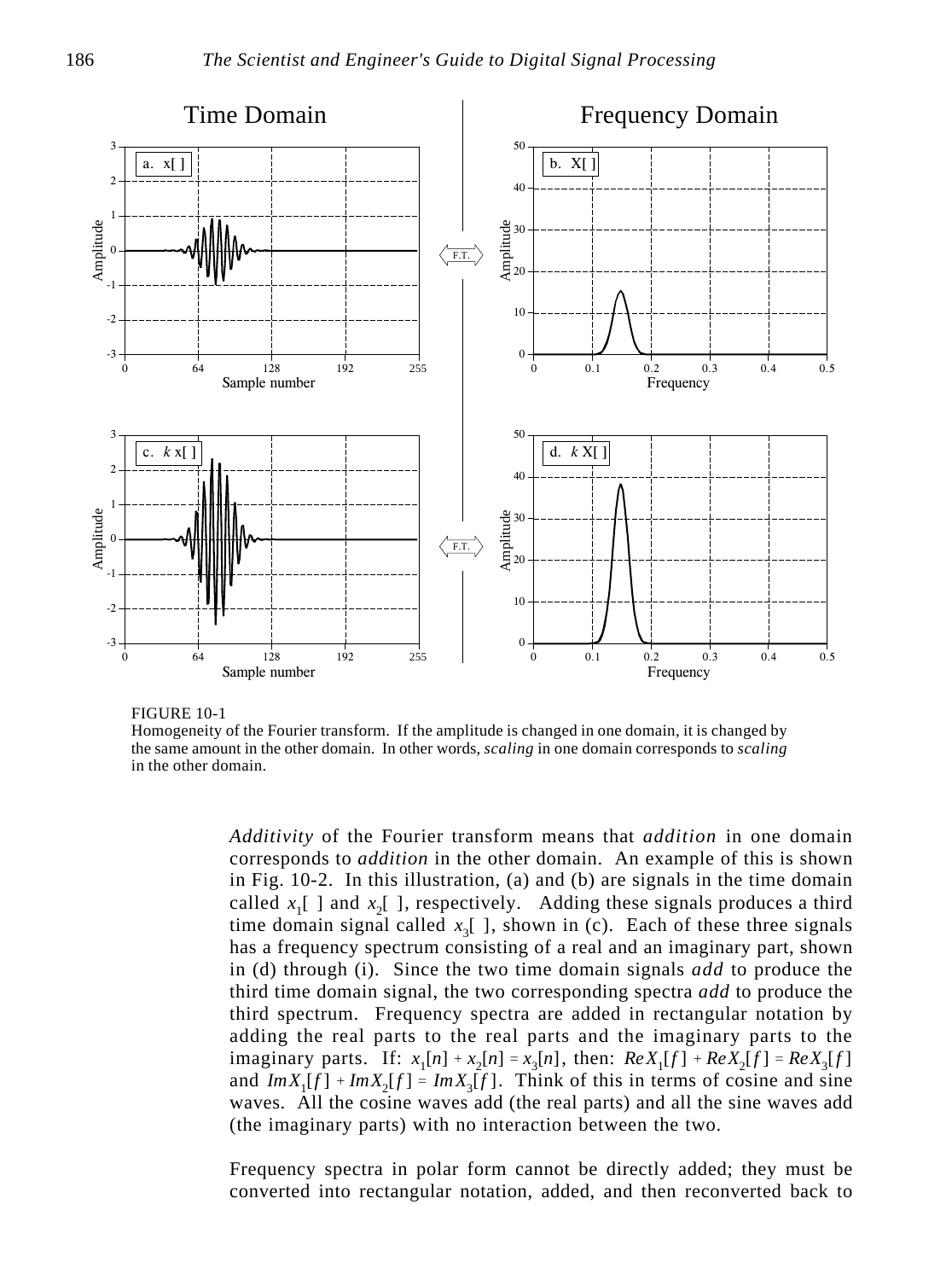

Additivity of the Fourier transform. Adding two or more signals in one domain results in the corresponding signals being added in the other domain. In this illustration, the time domain signals in (a) and (b) are added to produce the signal in (c). This results in the corresponding real and imaginary parts of the frequency spectra being added.

polar form. This can also be understood in terms of how sinusoids behave. Imagine adding two sinusoids having the same frequency, but with different amplitudes ( $A_1$  and  $A_2$ ) and phases ( $\phi_1$  and  $\phi_2$ ). If the two phases happen to be same  $(\phi_1 = \phi_2)$ , the amplitudes will add  $(A_1 + A_2)$  when the sinusoids are added. However, if the two phases happen to be exactly opposite ( $\phi_1 = -\phi_2$ ), the amplitudes will *subtract*  $(A_1 - A_2)$  when the sinusoids are added. The point is, when sinusoids (or spectra) are in polar form, they *cannot* be added by simply adding the magnitudes and phases.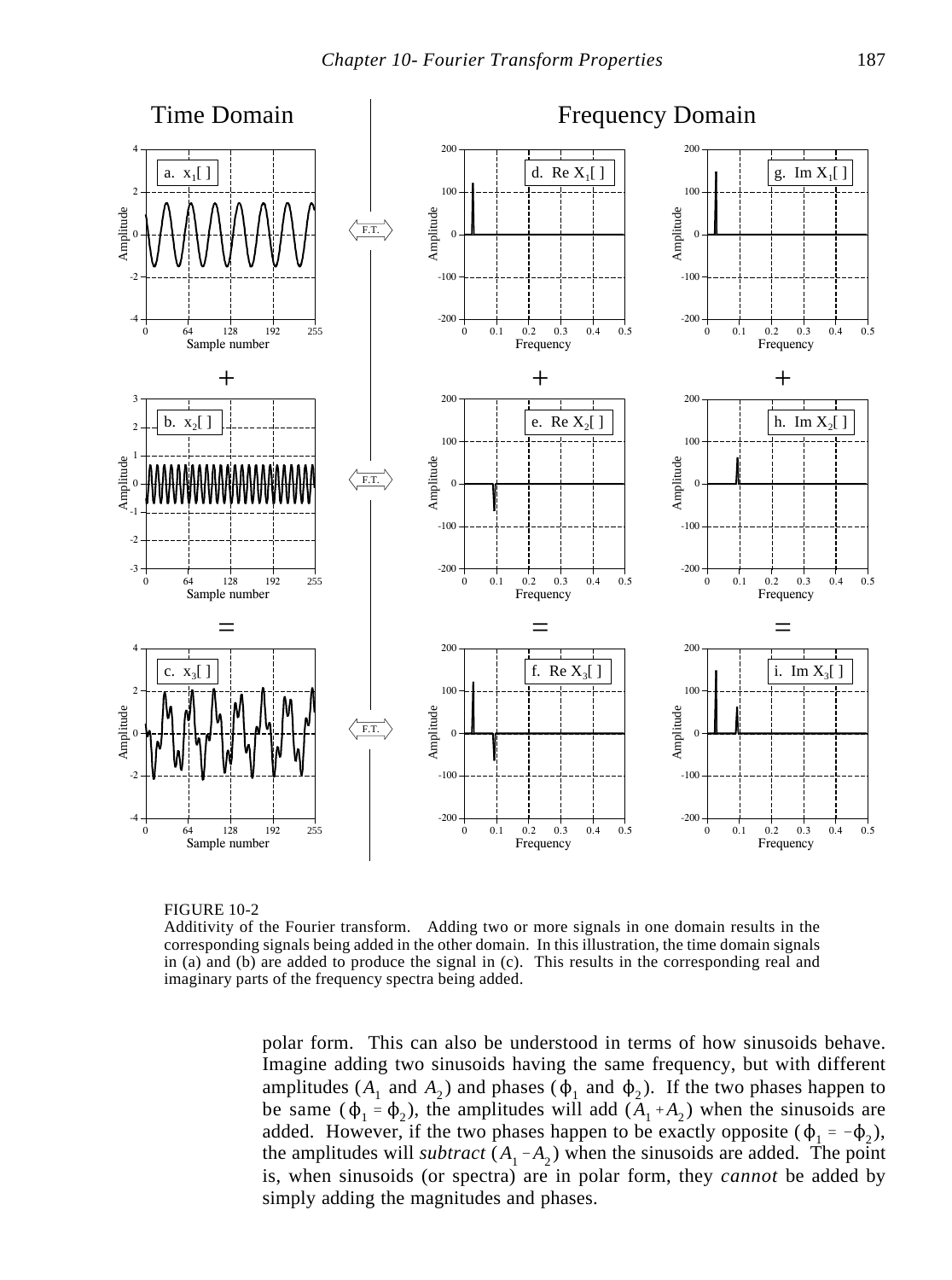In spite of being linear, the Fourier transform is *not* shift invariant. In other words, a shift in the time domain *does not* correspond to a shift in the frequency domain. This is the topic of the next section.

# **Characteristics of the Phase**

In mathematical form: if  $x[n] \leftrightarrow Mag X[f] \& Phase X[f]$ , then a shift in the time domain results in:  $x[n+s] \rightarrow Mag X[f] \& Phase X[f] + 2\pi sf$ , (where *f* is expressed as a fraction of the sampling rate, running between 0 and 0.5). In words, a shift of *s* samples in the time domain leaves the magnitude unchanged, but adds a linear term to the phase,  $2\pi sf$ . Let's look at an example of how this works.

Figure 10-3 shows how the phase is affected when the time domain waveform is shifted to the left or right. The magnitude has not been included in this illustration because it isn't interesting; it is not changed by the time domain shift. In Figs. (a) through (d), the waveform is gradually shifted from having the peak centered on sample 128, to having it centered on sample 0. This sequence of graphs takes into account that the DFT views the time domain as *circular*; when portions of the waveform exit to the right, they reappear on the left.

The time domain waveform in Fig. 10-3 is symmetrical around a vertical axis, that is, the left and right sides are mirror images of each other. As mentioned in Chapter 7, signals with this type of symmetry are called *linear phase*, because the phase of their frequency spectrum is a *straight line*. Likewise, signals that don't have this left-right symmetry are called *nonlinear phase*, and have phases that are something other than a straight line. Figures (e) through (h) show the phase of the signals in (a) through (d). As described in Chapter 7, these phase signals are *unwrapped*, allowing them to appear without the discontinuities associated with keeping the value between  $\pi$  and  $-\pi$ .

When the time domain waveform is shifted to the right, the phase remains a straight line, but experiences a *decrease* in slope. When the time domain is shifted to the left, there is an *increase* in the slope. This is the main property you need to remember from this section; a shift in the time domain corresponds to changing the slope of the phase.

Figures (b) and (f) display a unique case where the phase is entirely zero. This occurs when the time domain signal is *symmetrical* around sample *zero*. At first glance, this symmetry may not be obvious in (b); it may appear that the signal is symmetrical around sample 256 (i.e., *N*/2) instead. Remember that the DFT views the time domain as circular, with sample zero inherently connected to sample *N*-1. Any signal that is symmetrical around sample zero will also be symmetrical around sample *N*/2, and vice versa. When using members of the Fourier Transform family that do not view the time domain as periodic (such as the DTFT), the symmetry must be around sample zero to produces a zero phase.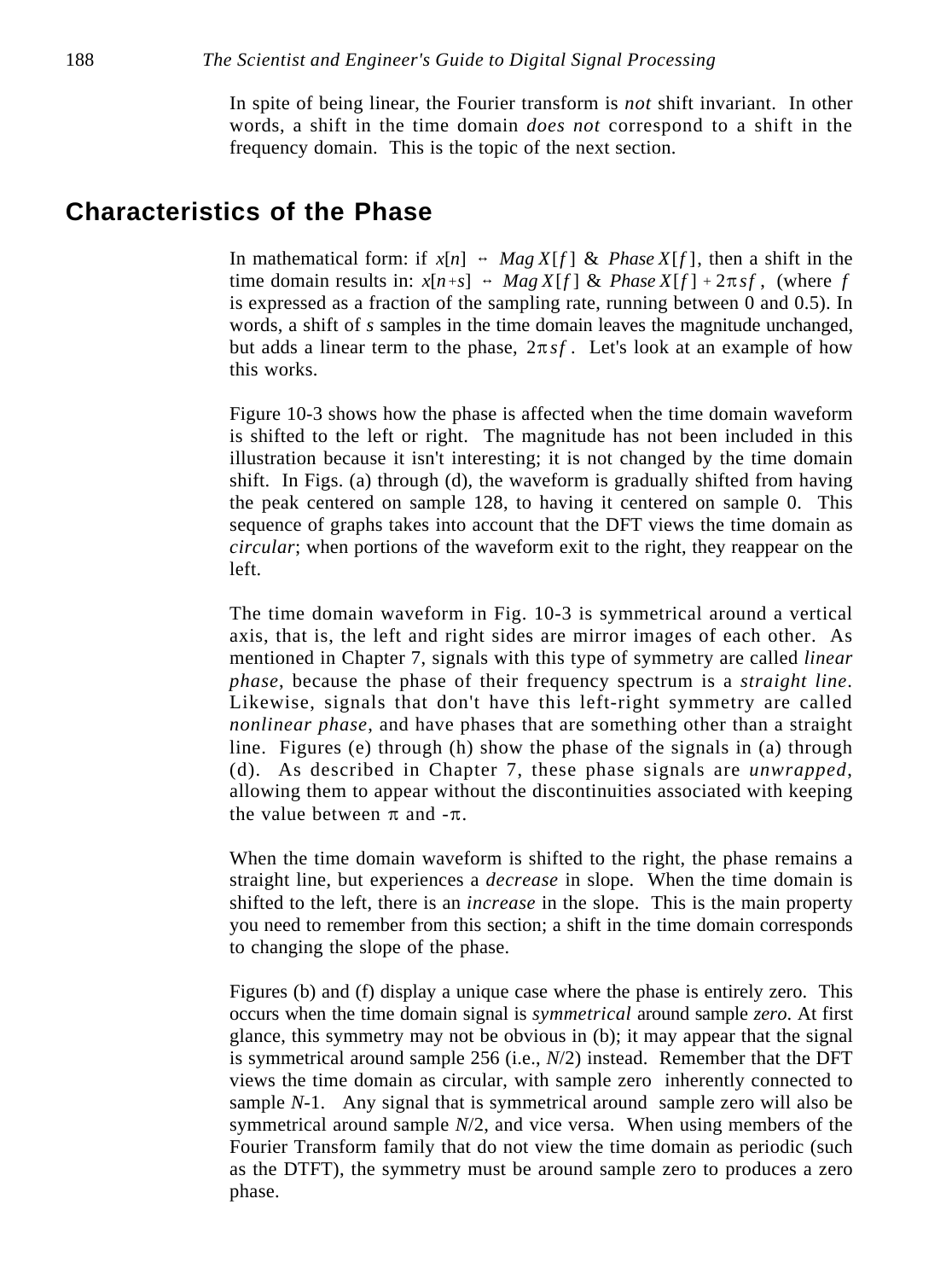

FIGURE 10-3 Phase changes resulting from a time domain shift.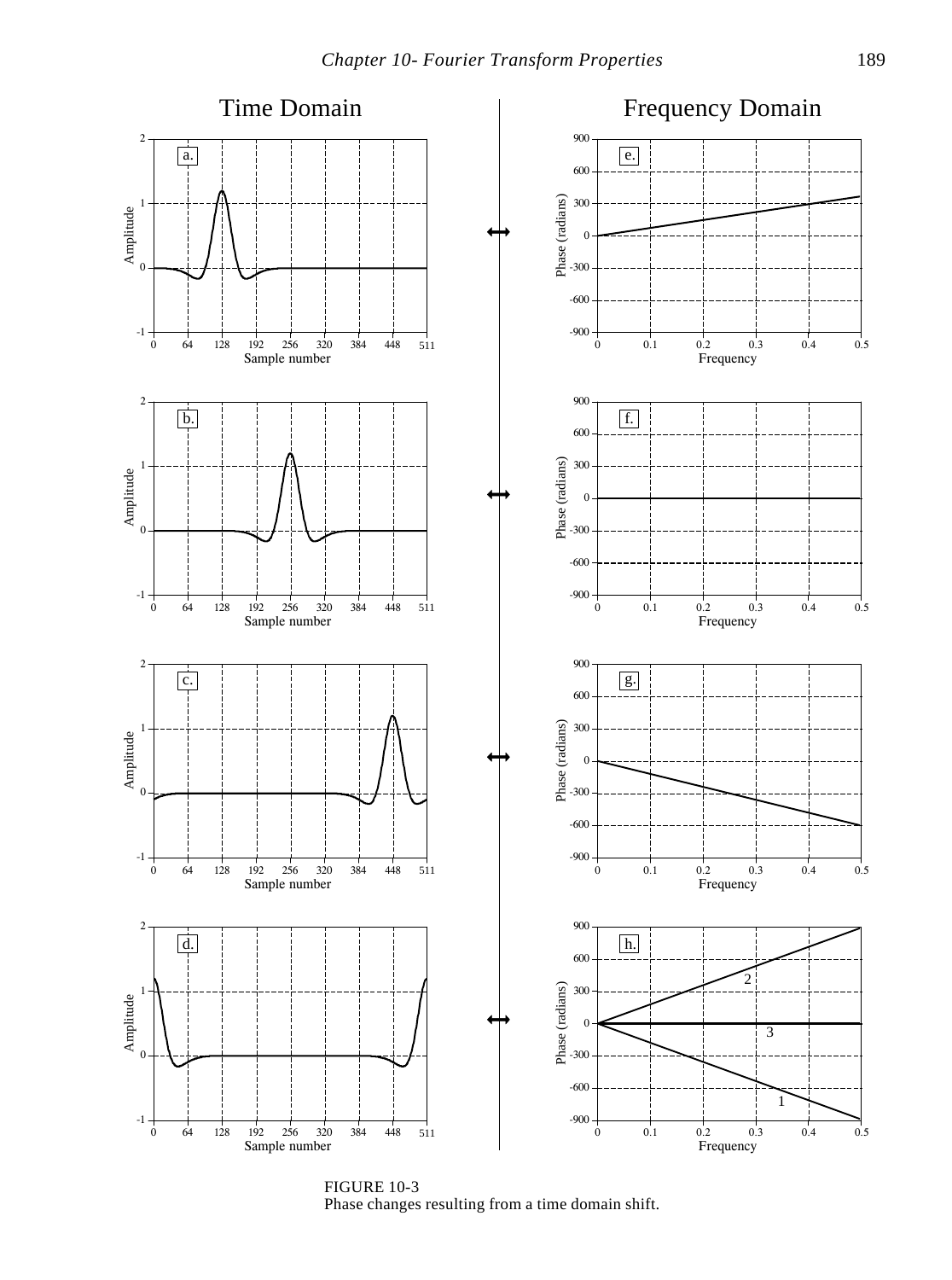Figures (d) and (h) shows something of a riddle. First imagine that (d) was formed by shifting the waveform in (c) slightly more to the right. This means that the phase in (h) would have a slightly more negative slope than in (g). This phase is shown as line 1. Next, imagine that (d) was formed by starting with (a) and shifting it to the left. In this case, the phase should have a slightly more positive slope than (e), as is illustrated by line 2. Lastly, notice that (d) is symmetrical around sample *N*/2, and should therefore have a zero phase, as illustrated by line 3. Which of these three phases is correct? They all are, depending on how the  $\pi$  and  $2\pi$  phase ambiguities (discussed in Chapter 8) are arranged. For instance, every sample in line 2 differs from the corresponding sample in line 1 by an integer multiple of  $2\pi$ , making them equal. To relate line 3 to lines 1 and 2, the  $\pi$  ambiguities must also be taken into account.

To understand why the phase behaves as it does, imagine shifting a waveform by *one* sample to the right. This means that all of the sinusoids that compose the waveform must also be shifted by *one* sample to the right. Figure 10-4 shows two sinusoids that might be a part of the waveform. In (a), the sine wave has a very low frequency, and a one sample shift is only a small fraction of a full cycle. In (b), the sinusoid has a frequency of one-half of the sampling rate, the highest frequency that can exist in sampled data. A one sample shift at this frequency is equal to an entire  $1/2$  cycle, or  $\pi$  radians. That is, when a shift is expressed in terms of a phase change, it becomes *proportional* to the frequency of the sinusoid being shifted.

For example, consider a waveform that is symmetrical around sample zero, and therefore has a zero phase. Figure 10-5a shows how the phase of this signal changes when it is shifted left or right. At the highest frequency, one-half of the sampling rate, the phase increases by  $\pi$  for each one sample shift to the left, and decreases by  $\pi$  for each one sample shift to the right. At zero frequency there is no phase shift, and all of the frequencies between follow in a straight line.



#### FIGURE 10-4

The relationship between samples and phase. Figures (a) and (b) show low and high frequency sinusoids, respectively. In (a), a one sample shift is equal to  $\frac{1}{32}$  of a cycle. In (b), a one sample shift is equal to  $\frac{1}{2}$  of a cycle. This is why a shift in the waveform changes the phase more at high frequencies than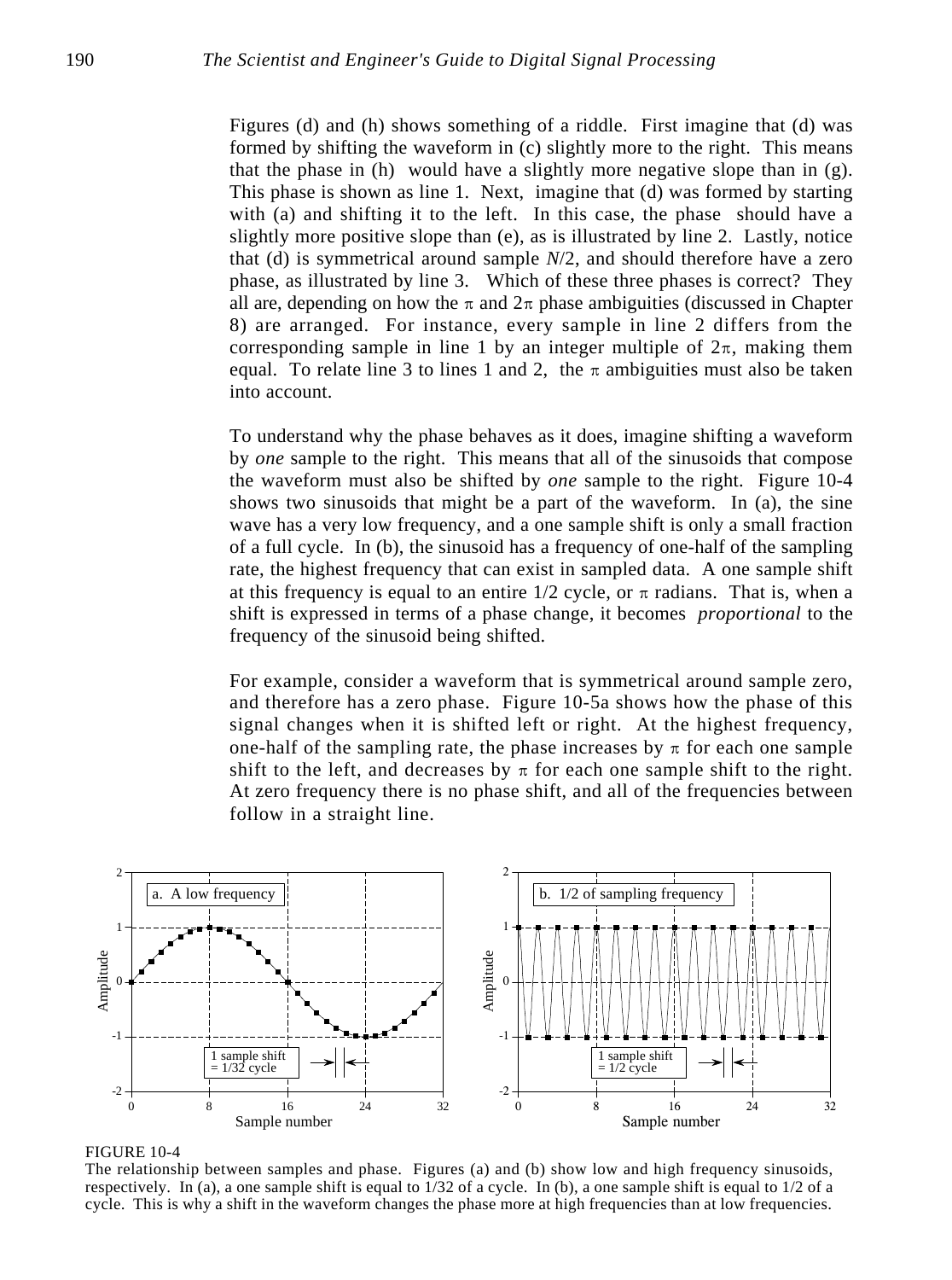

Phases resulting from time domain shifting. For each sample that a time domain signal is shifted in the positive direction (i.e., to the right), the phase at frequency 0.5 will decrease by  $\pi$  radians. For each sample shifted in the negative direction (i.e., to the left), the phase at frequency 0.5 will increase by  $\pi$  radians. Figure (a) shows this for a linear phase (a straight line), while (b) is an example using a nonlinear phase.

All of the examples we have used so far are *linear* phase. Figure 10-5b shows that *nonlinear* phase signals react to shifting in the same way. In this example the nonlinear phase is a straight line with two rectangular pulses. When the time domain is shifted, these nonlinear features are simply superimposed on the changing slope.

What happens in the *real* and *imaginary parts* when the time domain waveform is shifted? Recall that frequency domain signals in rectangular notation are nearly impossible for humans to understand. The real and imaginary parts typically look like random oscillations with no apparent pattern. When the time domain signal is shifted, the wiggly patterns of the real and imaginary parts become even more oscillatory and difficult to interpret. Don't waste your time trying to understand these signals, or how they are changed by time domain shifting.

Figure 10-6 is an interesting demonstration of what information is contained in the *phase*, and what information is contained in the *magnitude*. The waveform in (a) has two very distinct features: a rising edge at sample number 55, and a falling edge at sample number 110. Edges are very important when information is encoded in the *shape* of a waveform. An edge indicates *when* something happens, dividing whatever is on the left from whatever is on the right. It is time domain encoded information in its purest form. To begin the demonstration, the DFT is taken of the signal in (a), and the frequency spectrum converted into polar notation. To find the signal in (b), the phase is replaced with random numbers between  $-\pi$  and  $\pi$ , and the inverse DFT used to reconstruct the time domain waveform. In other words, (b) is based only on the information contained in the *magnitude*. In a similar manner, (c) is found by replacing the magnitude with small random numbers before using the inverse DFT. This makes the reconstruction of (c) based solely on the information contained in the *phase*.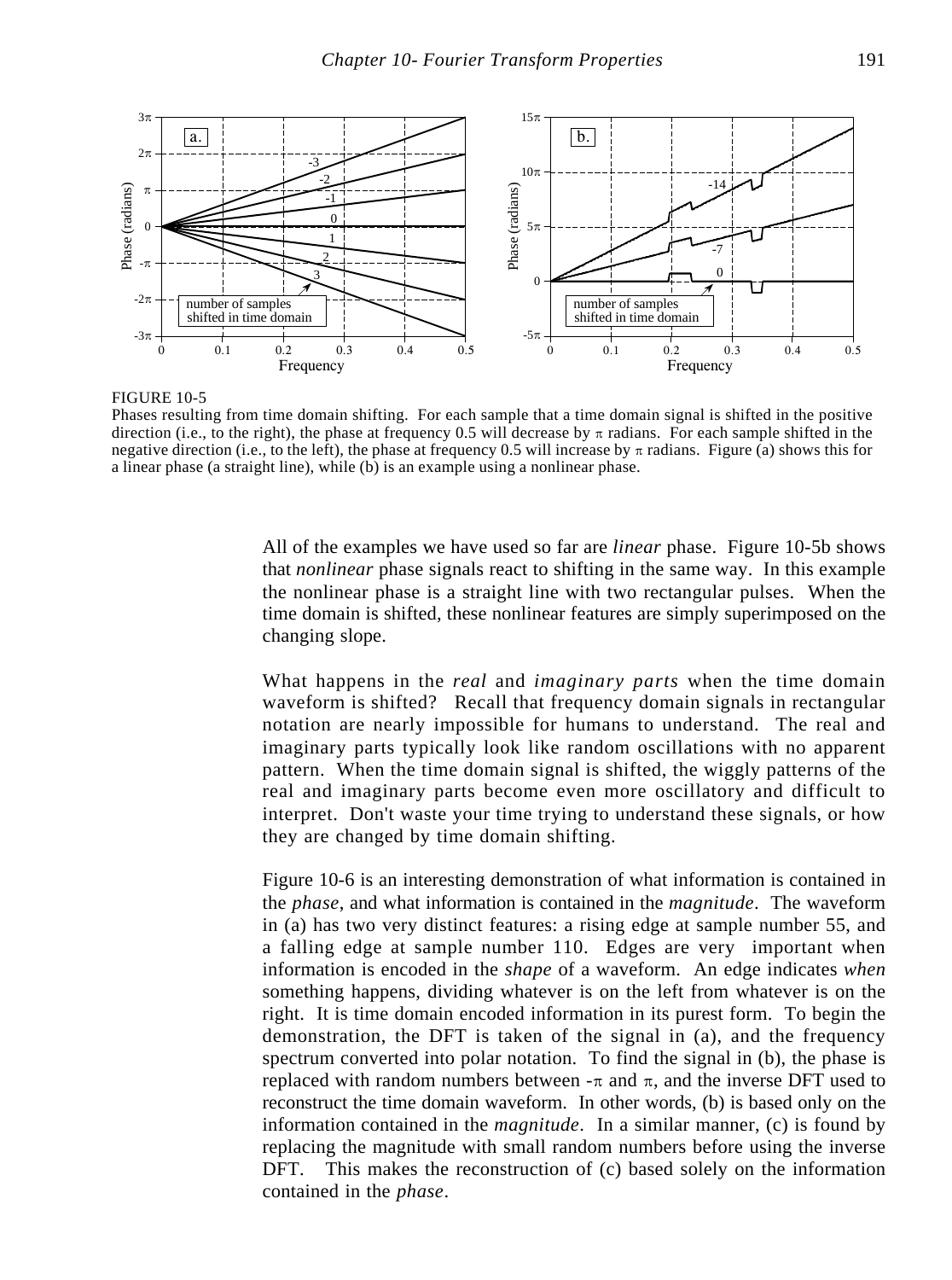

Information contained in the phase. Figure (a) shows a pulse-like waveform. The signal in (b) is created by taking the DFT of (a), replacing the *phase* with random numbers, and taking the Inverse DFT. The signal in (c) is found by taking the DFT of (a), replacing the *magnitude* with random numbers, and taking the Inverse DFT. The location of the *edges* is retained in (c), but not in (b). This shows that the phase contains information on the location of events in the time domain signal.



The result? The locations of the edges are clearly present in (c), but totally absent in (b). This is because an edge is formed when many sinusoids *rise* at the same location, possible only when their *phases* are coordinated. In short, much of the information about the shape of the time domain waveform is contained in the *phase*, rather than the *magnitude*. This can be contrasted with signals that have their information encoded in the frequency domain, such as audio signals. The magnitude is most important for these signals, with the phase playing only a minor role. In later chapters we will see that this type of understanding provides strategies for designing filters and other methods of processing signals. Understanding how information is represented in signals is always the first step in successful DSP.

Why does left-right symmetry correspond to a zero (or linear) phase? Figure 10-7 provides the answer. Such a signal can be decomposed into a left half and a right half, as shown in (a), (b) and (c). The sample at the center of symmetry (zero in this case) is divided equally between the left and right halves, allowing the two sides to be perfect mirror images of each other. The magnitudes of these two halves will be *identical*, as shown in (e) and (f), while the phases will be opposite in sign, as in (h) and (i). Two important concepts fall out of this. First, every signal that is symmetrical between the left and right will have a linear phase *because* the nonlinear phase of the left half exactly cancels the nonlinear phase of the right half.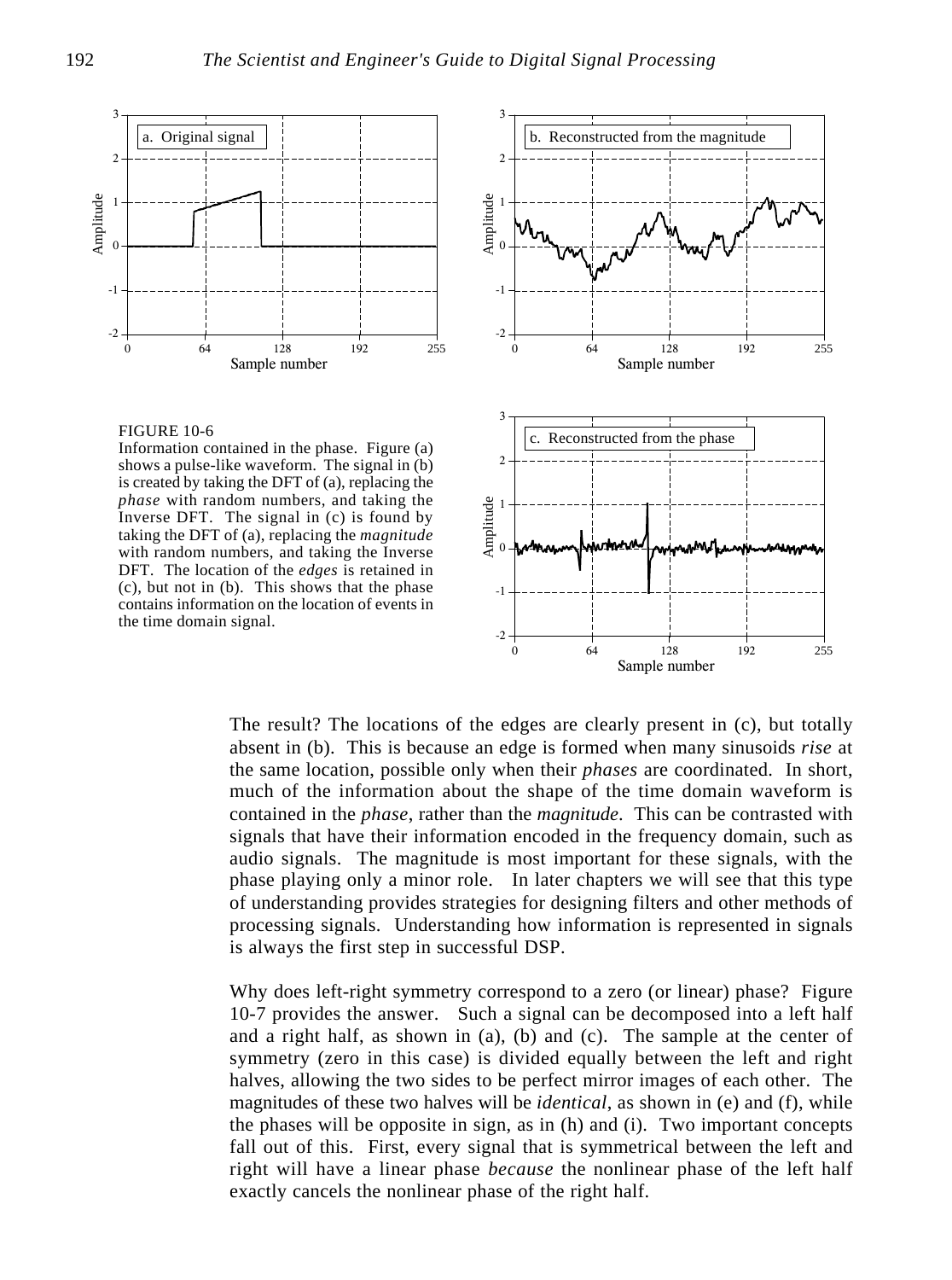

Phase characteristics of left-right symmetry. A signal with left-right symmetry, shown in (a), can be decomposed into a right half, (b), and a left half, (c). The magnitudes of the two halves are identical, (e) and (f), while the phases are the negative of each other, (h) and (i).

Second, imagine flipping (b) such that it becomes (c). This left-right flip in the time domain does nothing to the magnitude, but changes the sign of every point in the phase. Likewise, changing the sign of the phase flips the time domain signal left-for-right. If the signals are continuous, the flip is around zero. If the signals are discrete, the flip is around sample zero *and* sample *N*/2, simultaneously.

Changing the sign of the phase is a common enough operation that it is given its own name and symbol. The name is **complex conjugation**, and it is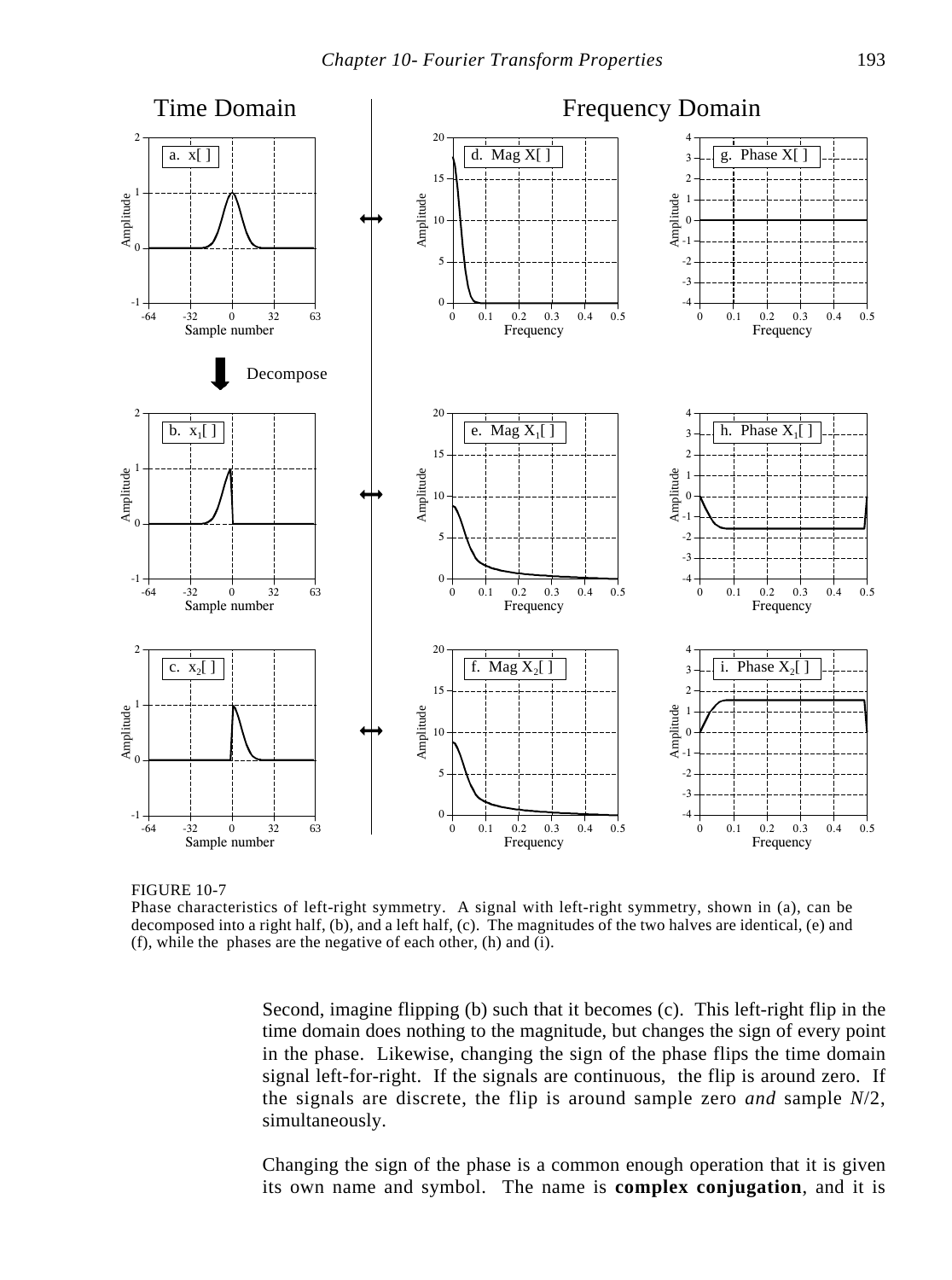represented by placing a star to the upper-right of the variable. For example, if  $X[f]$  consists of *Mag*  $X[f]$  and *Phase*  $X[f]$ , then  $X^*[f]$  is called the *complex conjugate* and is composed of *Mag*  $X[f]$  and *-Phase*  $X[f]$ . In rectangular notation, the complex conjugate is found by leaving the real part alone, and changing the sign of the imaginary part. In mathematical terms, if  $X[f]$ is composed of  $Re X[f]$  and  $Im X[f]$ , then  $X^*[f]$  is made up of  $Re X[f]$  and  $-ImX[f]$ .

Here are several examples of how the complex conjugate is used in DSP. If *x*[*n*] has a Fourier transform of *X*[*f*], then *x*[ $-n$ ] has a Fourier transform of  $X^*[f]$ . In words, flipping the time domain left-for-right corresponds to changing the sign of the phase. As another example, recall from Chapter 7 that correlation can be performed as a convolution. This is done by flipping one of the signals left-for-right. In mathematical form,  $a[n] \ast b[n]$  is convolution, while  $a[n] \nless b[-n]$  is correlation. In the frequency domain these operations correspond to  $A[f] \times B[f]$  and  $A[f] \times B^*[f]$ , respectively. As the last example, consider an arbitrary signal,  $x[n]$ , and its frequency spectrum,  $X[f]$ . The frequency spectrum can be changed to *zero phase* by multiplying it by its complex conjugate, that is,  $X[f] \times X^* [f]$ . In words, whatever phase  $X[f]$ happens to have will be canceled by adding its opposite (remember, when frequency spectra are multiplied, their phases are added). In the time domain, this means that  $x[n] \times x[-n]$  (a signal convolved with a left-right flipped version of itself) will have left-right symmetry around sample zero, regardless of what  $x[n]$  is.

To many engineers and mathematicians, this kind of manipulation *is* DSP. If you want to be able to communicate with this group, get used to using their language.

# **Periodic Nature of the DFT**

Unlike the other three Fourier Transforms, the DFT views *both* the time domain and the frequency domain as *periodic*. This can be confusing and inconvenient since most of the signals used in DSP are *not* periodic. Nevertheless, if you want to use the DFT, you must conform with the DFT's view of the world.

Figure 10-8 shows two different interpretations of the time domain signal. First, look at the upper signal, the time domain viewed as *N* points. This represents how digital signals are typically acquired in scientific experiments and engineering applications. For instance, these 128 samples might have been acquired by sampling some parameter at regular intervals of *time*. Sample 0 is distinct and separate from sample 127 because they were acquired at *different* times. From the way this signal was formed, there is no reason to think that the samples on the left of the signal are even related to the samples on the right.

Unfortunately, the DFT doesn't see things this way. As shown in the lower figure, the DFT views these 128 points to be a single period of an infinitely long periodic signal. This means that the left side of the acquired signal is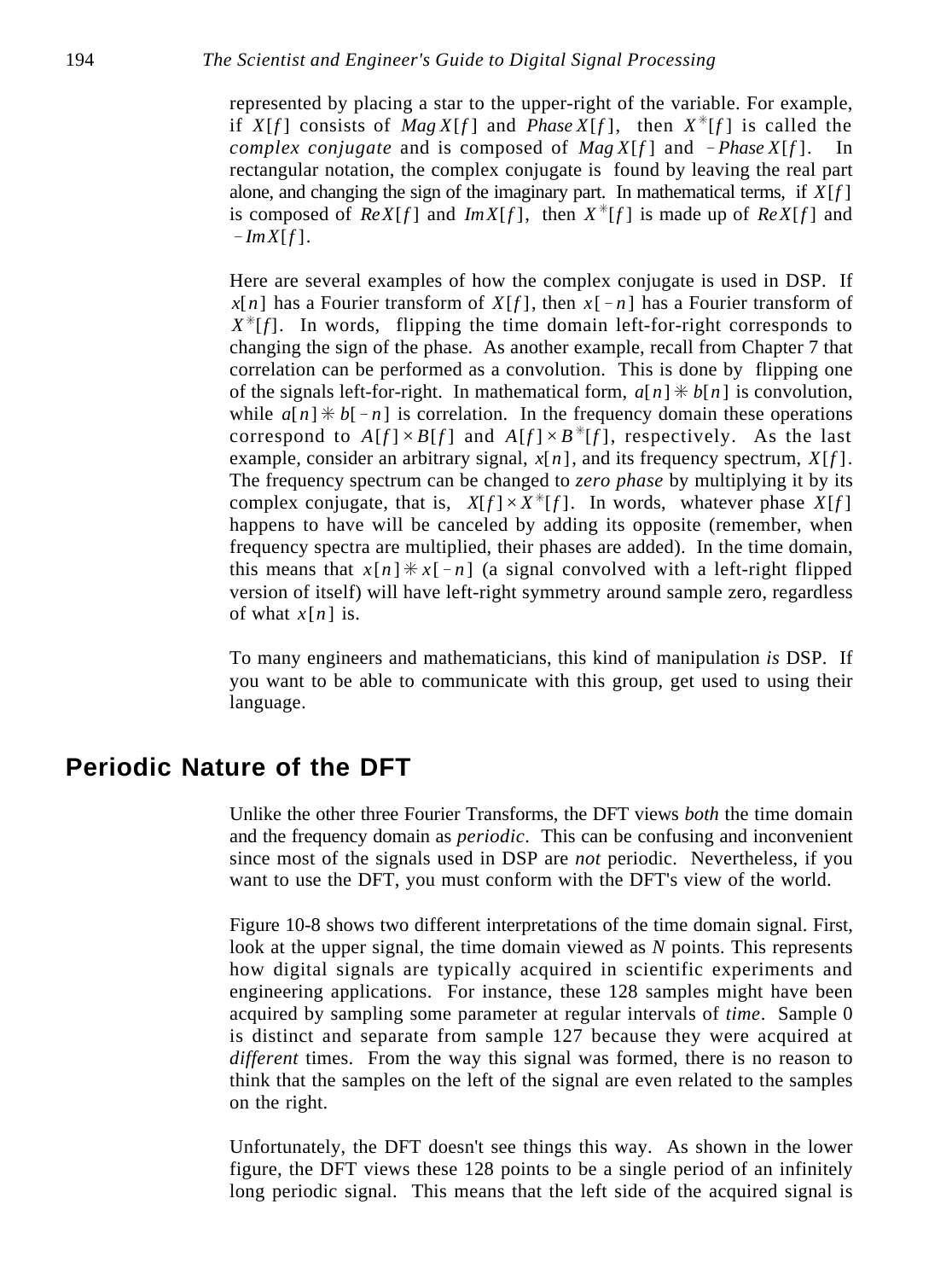connected to the right side of a duplicate signal. Likewise, the right side of the acquired signal is connected to the left side of an identical period. This can also be thought of as the right side of the acquired signal wrapping around and connecting to its left side. In this view, sample 127 occurs next to sample 0, just as sample 43 occurs next to sample 44. This is referred to as being **circular**, and is identical to viewing the signal as being *periodic*.

The most serious consequence of time domain periodicity is **time domain aliasing.** To illustrate this, suppose we take a time domain signal and pass it through the DFT to find its frequency spectrum. We could immediately pass this frequency spectrum through an Inverse DFT to reconstruct the original time domain signal, but the entire procedure wouldn't be very interesting. Instead, we will modify the frequency spectrum in some manner before using the Inverse DFT. For instance, selected frequencies might be deleted, changed in amplitude or phase, shifted around, etc. These are the kinds of things routinely done in DSP. Unfortunately, these changes in the frequency domain can create a time domain signal that is too long to fit into





Periodicity of the DFT's time domain signal. The time domain can be viewed as *N* samples in length, shown in the upper figure, or as an infinitely long periodic signal, shown in the lower figure.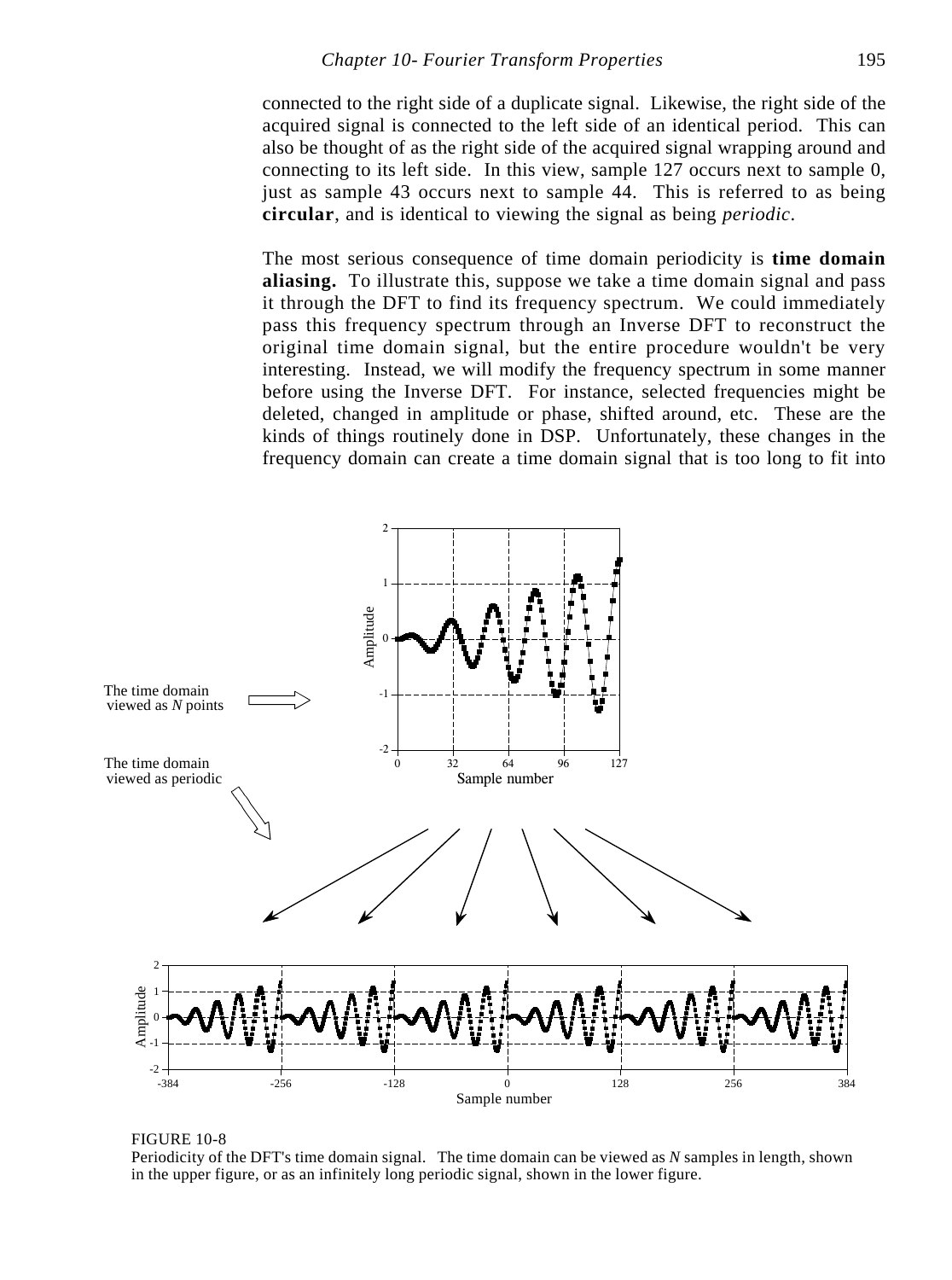### 196 *The Scientist and Engineer's Guide to Digital Signal Processing*

a single period. This forces the signal to spill over from one period into the adjacent periods. When the time domain is viewed as *circular*, portions of the signal that overflow on the right suddenly seem to reappear on the left side of the signal, and vice versa. That is, the overflowing portions of the signal *alias* themselves to a new location in the time domain. If this new location happens to already contain an existing signal, the whole mess adds, resulting in a loss of information. Circular convolution resulting from frequency domain multiplication (discussed in Chapter 9), is an excellent example of this type of aliasing.

Periodicity in the frequency domain behaves in much the same way, but is more complicated. Figure 10-9 shows an example. The upper figures show the magnitude and phase of the frequency spectrum, viewed as being composed of  $N/2$  + 1 samples spread between 0 and 0.5 of the sampling rate. This is the simplest way of viewing the frequency spectrum, but it doesn't explain many of the DFT's properties.

The lower two figures show how the DFT views this frequency spectrum as being periodic. The key feature is that the frequency spectrum between 0 and 0.5 appears to have a *mirror image* of frequencies that run between 0 and -0.5. This mirror image of **negative frequencies** is slightly different for the magnitude and the phase signals. In the magnitude, the signal is flipped leftfor-right. In the phase, the signal is flipped left-for-right, *and* changed in sign. As you recall, these two types of symmetry are given names: the magnitude is said to be an **even** signal (it has *even* symmetry), while the phase is said to be an **odd** signal (it has *odd* symmetry). If the frequency spectrum is converted into the real and imaginary parts, the *real part* will always be *even*, while the *imaginary part* will always be *odd*.

Taking these negative frequencies into account, the DFT views the frequency domain as periodic, with a period of 1.0 times the sampling rate, such as -0.5 to 0.5, or 0 to 1.0. In terms of sample numbers, this makes the length of the frequency domain period equal to *N*, the same as in the time domain.

The periodicity of the frequency domain makes it susceptible to **frequency domain aliasing**, completely analogous to the previously described time domain aliasing. Imagine a time domain signal that corresponds to some frequency spectrum. If the time domain signal is modified, it is obvious that the frequency spectrum will also be changed. If the modified frequency spectrum cannot fit in the space provided, it will push into the adjacent periods. Just as before, this aliasing causes two problems: frequencies aren't where they should be, and overlapping frequencies from different periods add, destroying information.

Frequency domain aliasing is more difficult to understand than time domain aliasing, since the periodic pattern is more complicated in the frequency domain. Consider a single frequency that is being forced to move from 0.01 to 0.49 in the frequency domain. The corresponding negative frequency is therefore moving from -0.01 to -0.49. When the positive frequency moves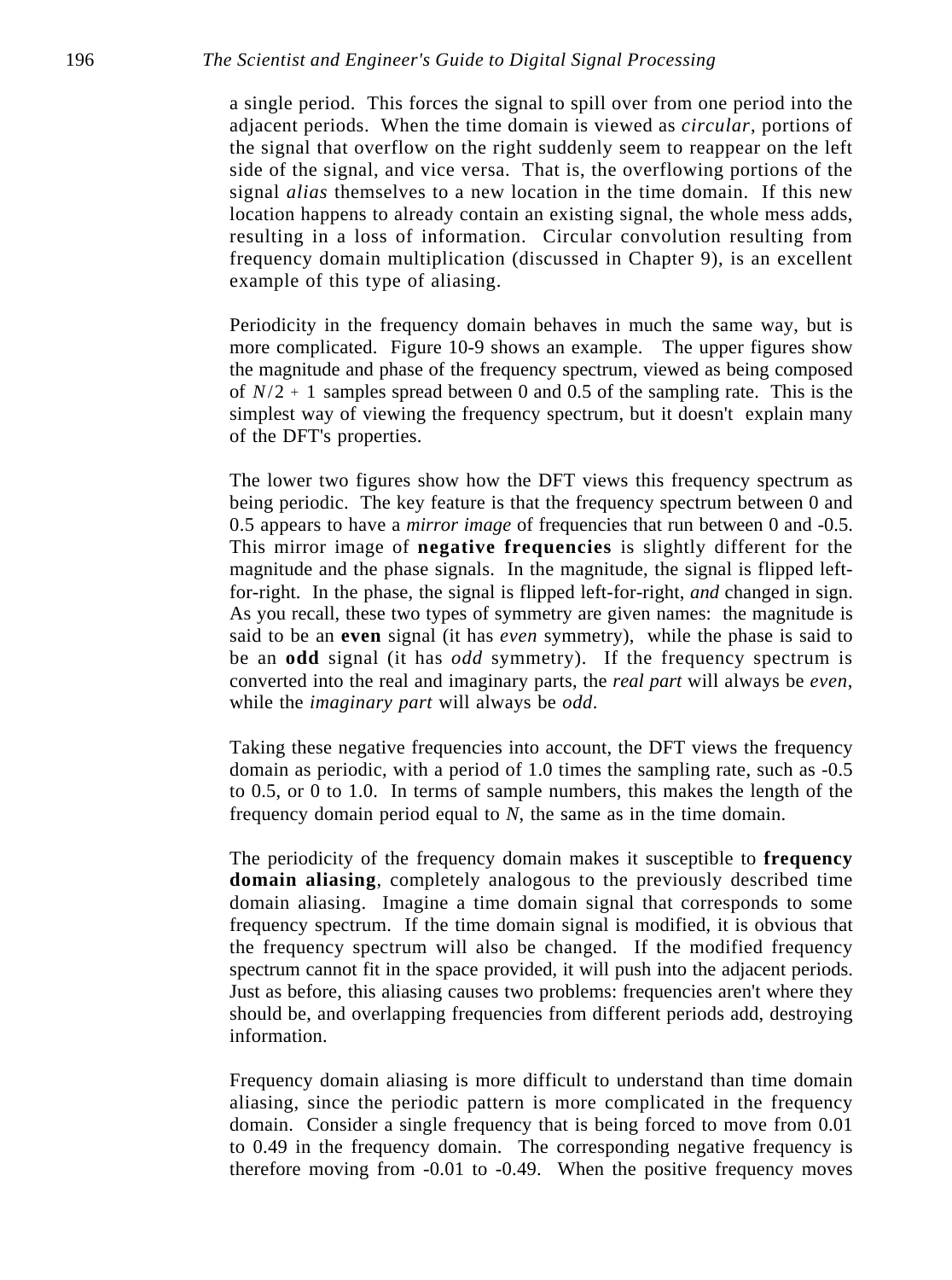

FIGURE 10-9

Periodicity of the DFT's frequency domain. The frequency domain can be viewed as running from 0 to 0.5 of the sampling rate (upper two figures), or an infinity long periodic signal with every other 0 to 0.5 segment flipped left-for-right (lower two figures).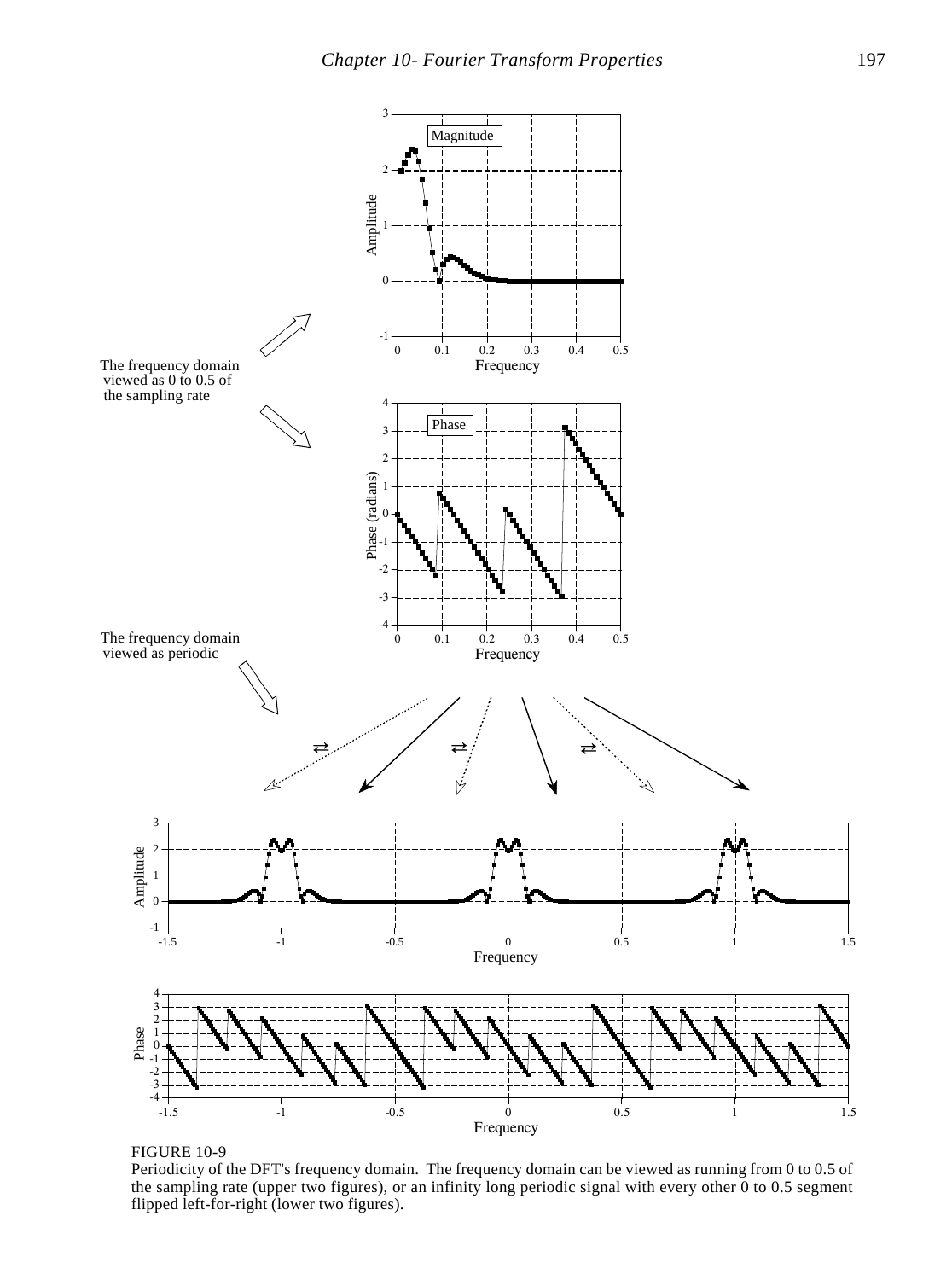across the 0.5 barrier, the negative frequency is pushed across the -0.5 barrier. Since the frequency domain is periodic, these same events are occurring in the other periods, such as between 0.5 and 1.5. A clone of the positive frequency is crossing frequency 1.5 from left to right, while a clone of the negative frequency is crossing 0.5 from right to left. Now imagine what this looks like if you can only see the frequency band of 0 to 0.5. It appears that a frequency leaving to the *right*, reappears on the *right*, but moving in the opposite direction.

Figure 10-10 illustrates how aliasing appears in the time and frequency domains when only a single period is viewed. As shown in (a), if one end of a time domain signal is too long to fit inside a single period, the protruding end will be *cut off* and *pasted* onto the other side. In comparison, (b) shows that when a frequency domain signal overflows the period, the protruding end is *folded over*. Regardless of where the aliased segment ends up, it adds to whatever signal is already there, destroying information.

Let's take a closer look at these strange things called *negative frequencies*. Are they just some bizarre artifact of the mathematics, or do they have a real world meaning? Figure 10-11 shows what they are about. Figure (a) is a discrete signal composed of 32 samples. Imagine that you are given the task of finding the frequency spectrum that corresponds to these 32 points. To make your job easier, you are told that these points represent a discrete cosine wave. In other words, you must find the frequency and phase shift (*f* and  $\theta$ ) such that  $x[n] = \cos(2\pi n f/N + \theta)$  matches the given samples. It isn't long before you come up with the solution shown in (b), that is,  $f = 3$  and  $\theta = -\pi/4$ .

If you stopped your analysis at this point, you only get 1/3 credit for the problem. This is because there are two other solutions that you have missed. As shown in (c), the second solution is  $f = -3$  and  $\theta = \pi/4$ . Even if the idea of a *negative frequency* offends your sensibilities, it doesn't



### FIGURE 10-10

Examples of aliasing in the time and frequency domains, when only a single period is considered. In the time domain, shown in (a), portions of the signal that exits to the right, reappear on the left. In the frequency domain, (b), portions of the signal that exit to the right, reappear on the right as if they had been folded over.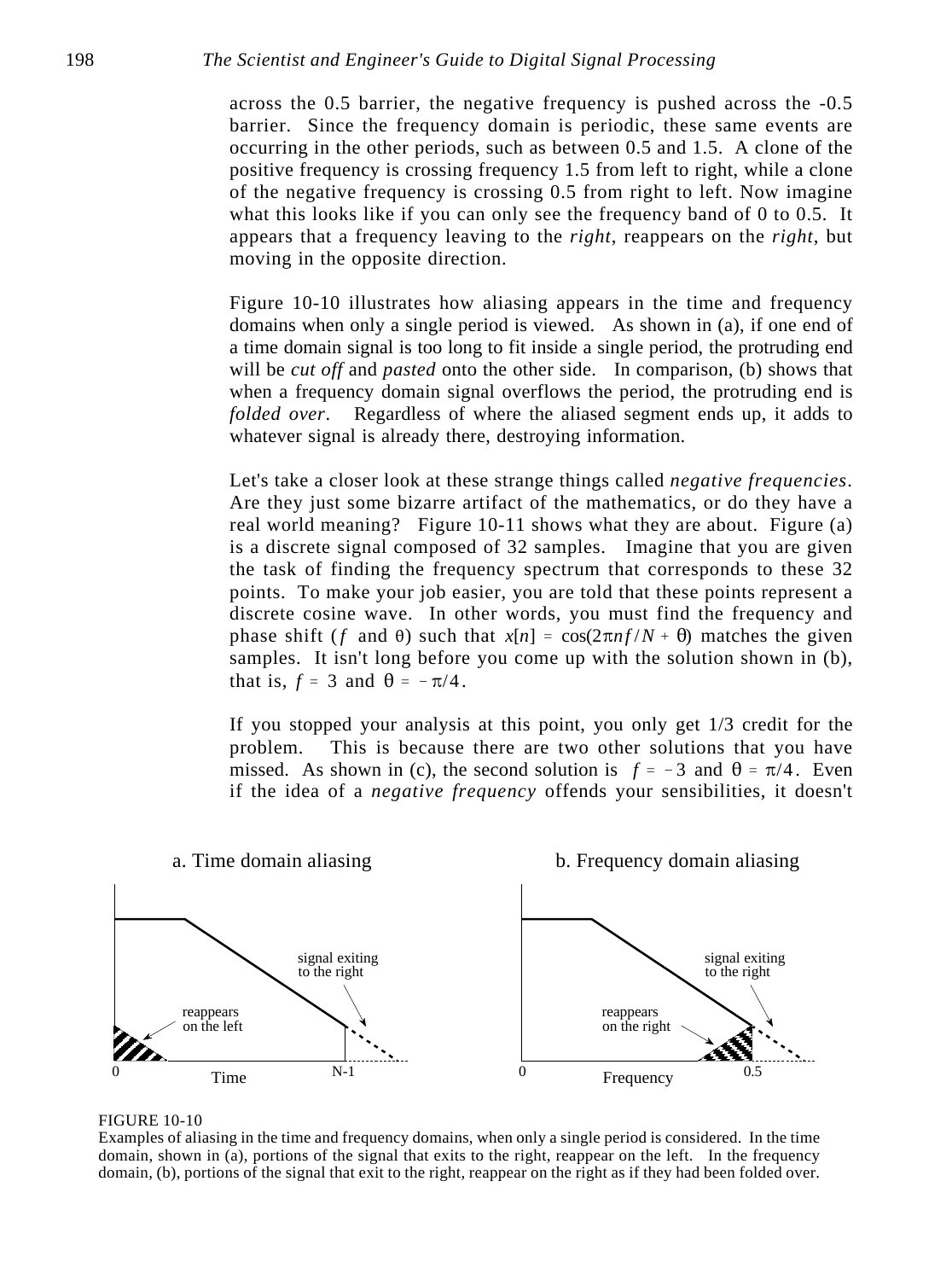

The meaning of negative frequencies. The problem is to find the frequency spectrum of the discrete signal shown in (a). That is, we want to find the frequency and phase of the sinusoid that passed through all of the samples. Figure (b) is a solution using a *positive* frequency, while (c) is a solution using a *negative* frequency. Figure (d) represents a family of solutions to the problem.

change the fact that it is a mathematically valid solution to the defined problem. Every *positive* frequency sinusoid can alternately be expressed as a *negative* frequency sinusoid. This applies to continuous as well as discrete signals

The third solution is not a single answer, but an infinite family of solutions. As shown in (d), the sinusoid with  $f = 35$  and  $\theta = -\pi/4$  passes through all of the discrete points, and is therefore a correct solution. The fact that it shows oscillation between the samples may be confusing, but it doesn't disqualify it from being an authentic answer. Likewise,  $f = \pm 29$ ,  $f = \pm 35$ ,  $f = \pm 61$ , and  $f = \pm 67$  are all solutions with multiple oscillations between the points.

Each of these three solutions corresponds to a different section of the frequency spectrum. For discrete signals, the first solution corresponds to frequencies between 0 and 0.5 of the sampling rate. The second solution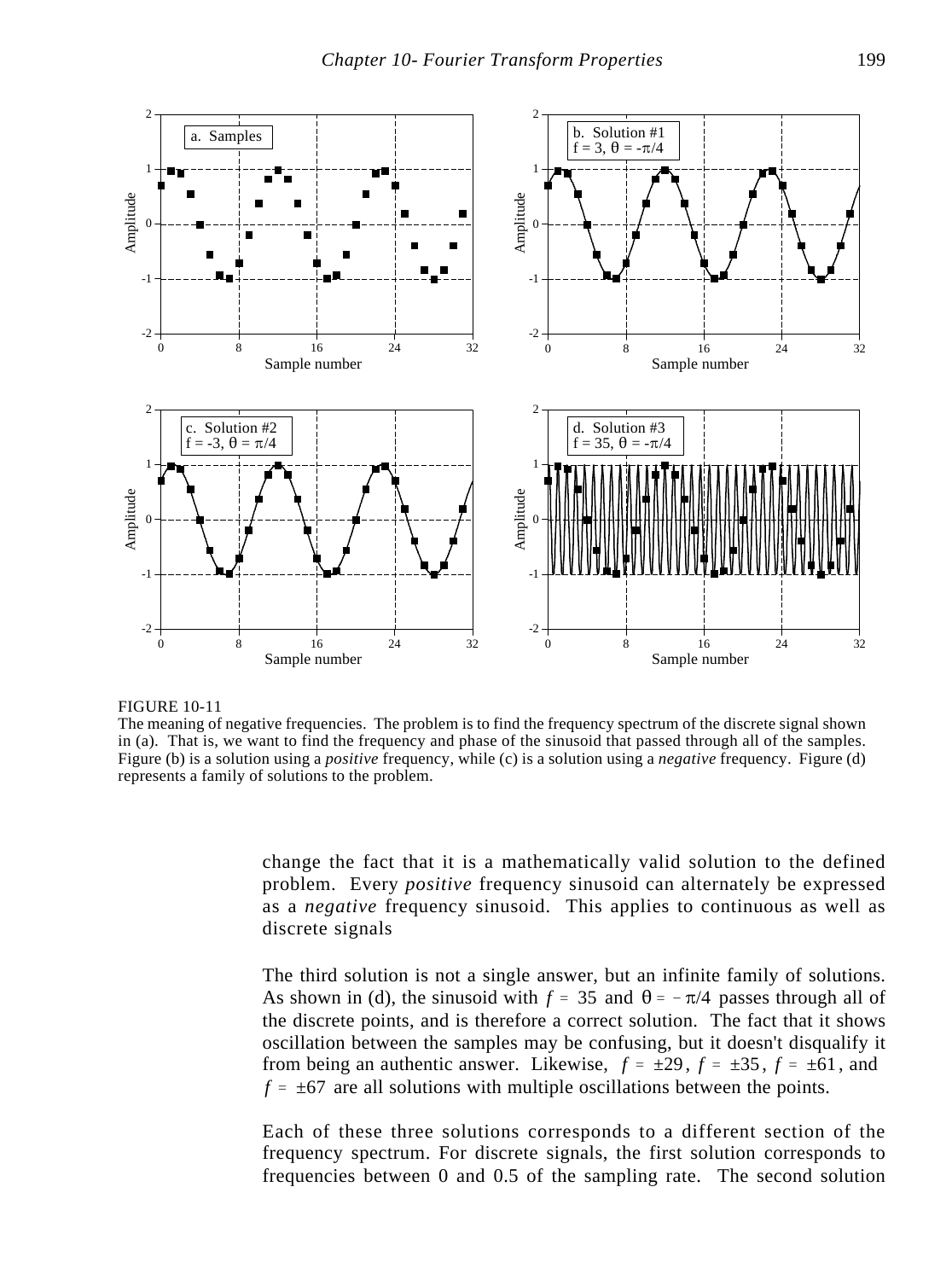### 200 *The Scientist and Engineer's Guide to Digital Signal Processing*

results in frequencies between 0 and -0.5. Lastly, the third solution makes up the infinite number of duplicated frequencies below -0.5 and above 0.5. If the signal we are analyzing is continuous, the first solution results in frequencies from zero to positive infinity, while the second solution results in frequencies from zero to negative infinity. The third group of solutions does not exist for continuous signals.

Many DSP techniques do not require the use of negative frequencies, or an understanding of the DFT's periodicity. For example, two common ones were described in the last chapter, *spectral analysis*, and the *frequency response* of systems. For these applications, it is completely sufficient to view the time domain as extending from sample 0 to *N*-1, and the frequency domain from zero to one-half of the sampling frequency. These techniques can use a simpler view of the world because they never result in portions of one period moving into another period. In these cases, looking at a single period is just as good as looking at the entire periodic signal.

However, certain procedures can *only* be analyzed by considering how signals overflow between periods. Two examples of this have already been presented, *circular convolution* and *analog-to-digital conversion*. In circular convolution, multiplication of the frequency spectra results in the time domain signals being convolved. If the resulting time domain signal is too long to fit inside a single period, it overflows into the adjacent periods, resulting in *time domain aliasing*. In contrast, analog-to-digital conversion is an example of *frequency domain aliasing*. A nonlinear action is taken in the time domain, that is, changing a continuous signal into a discrete signal by sampling. The problem is, the spectrum of the original analog signal may be too long to fit inside the discrete signal's spectrum. When we force the situation, the ends of the spectrum protrude into adjacent periods. Let's look at two more examples where the periodic nature of the DFT is important, *compression & expansion* of signals, and *amplitude modulation*.

## **Compression and Expansion, Multirate methods**

As shown in Fig. 10-12, a *compression* of the signal in one domain results in an *expansion* in the other, and vice versa. For continuous signals, if  $X(f)$  is the Fourier Transform of  $x(t)$ , then  $1/k \times X(f/k)$  is the Fourier Transform of  $x(kt)$ , where *k* is the parameter controlling the expansion or contraction. If an event happens *faster* (it is compressed in time), it must be composed of *higher* frequencies. If an event happens *slower* (it is expanded in time), it must be composed of *lower* frequencies. This pattern holds if taken to either of the two extremes. That is, if the time domain signal is compressed so far that it becomes an *impulse*, the corresponding frequency spectrum is expanded so far that it becomes a *constant value*. Likewise, if the time domain is expanded until it becomes a constant value, the frequency domain becomes an impulse.

Discrete signals behave in a similar fashion, but there are a few more details. The first issue with discrete signals is *aliasing*. Imagine that the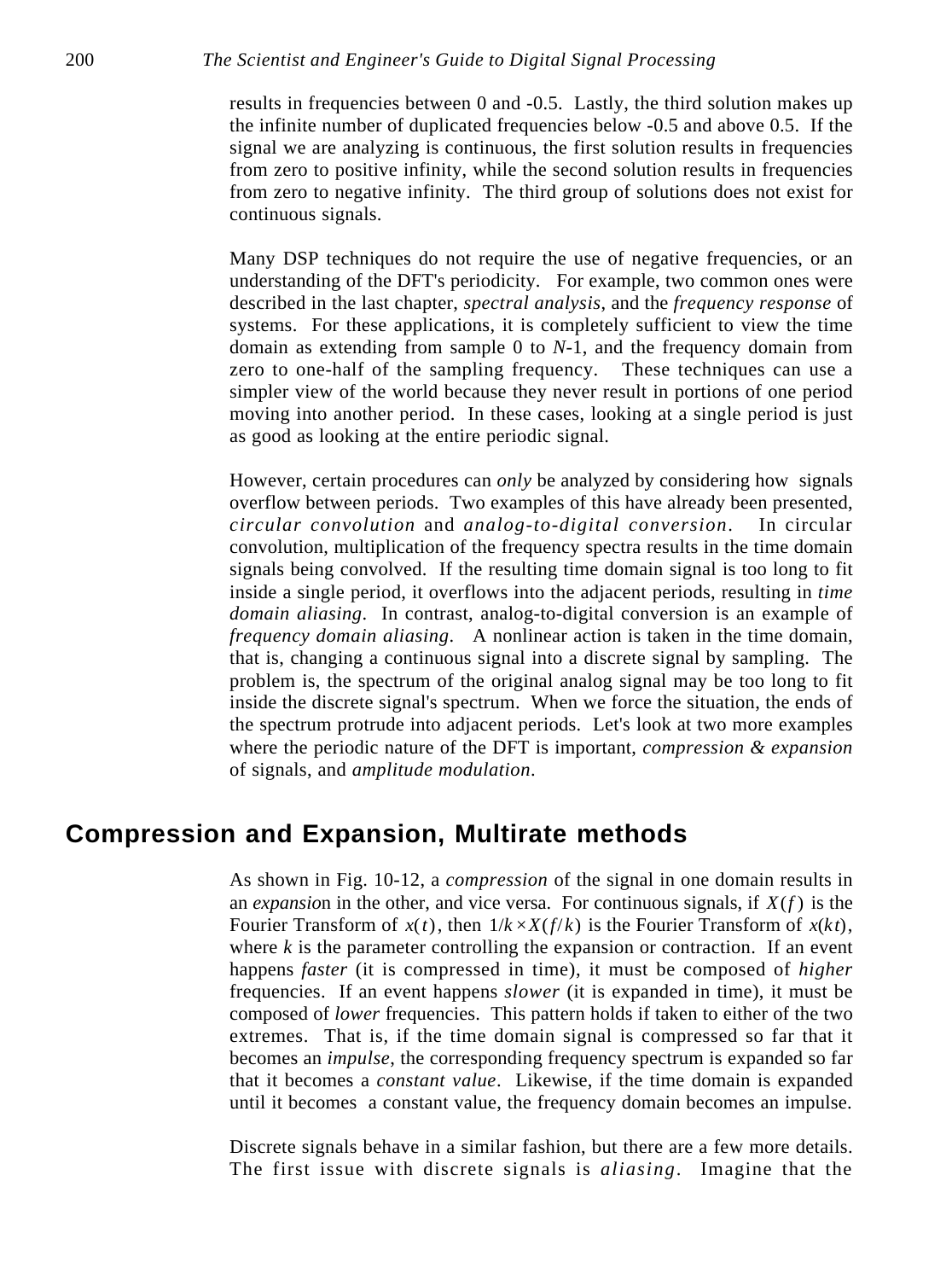

FIGURE 10-12

Compression and expansion. Compressing a signal in one domain results in the signal being expanded in the other domain, and vice versa. Figures (c) and (d) show a discrete signal and its spectrum, respectively. In (a) and (b), the time domain signal has been compressed, resulting in the frequency spectrum being expanded. Figures (e) and (f) show the opposite process. As shown in these figures, discrete signals are expanded or contracted by expanding or contracting the underlying continuous waveform. This underlying waveform is then resampled to find the new discrete signal.

pulse in (a) is compressed several times more than is shown. The frequency spectrum is expanded by an equal factor, and several of the humps in (b) are pushed to frequencies beyond 0.5. The resulting aliasing breaks the simple expansion/contraction relationship. This type of aliasing can also happen in the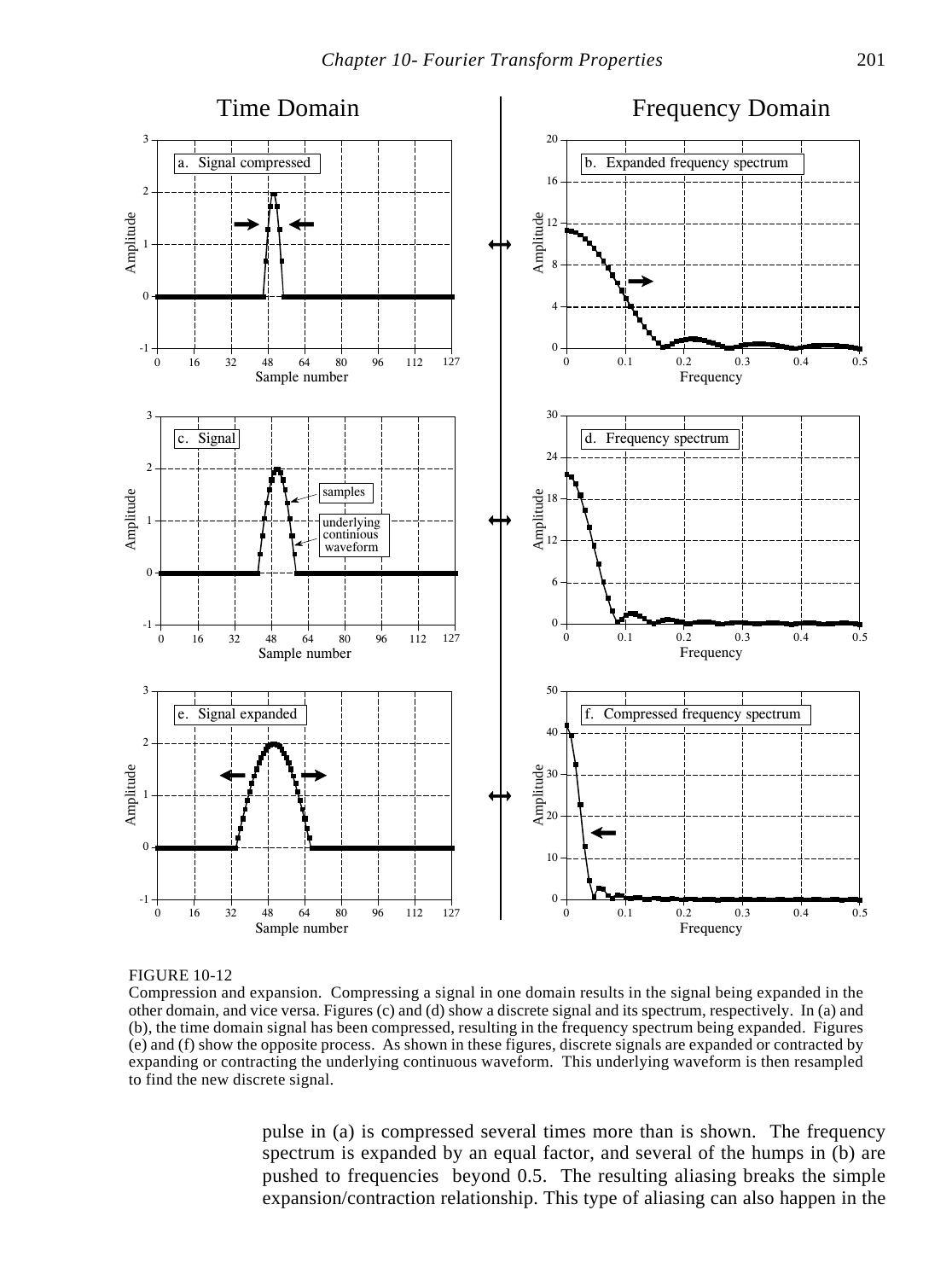time domain. Imagine that the frequency spectrum in (f) is compressed much harder, resulting in the time domain signal in (e) expanding into neighboring periods.

A second issue is to define exactly what it means to compress or expand a discrete signal. As shown in Fig. 10-12a, a discrete signal is compressed by compressing the underlying *continuous* curve that the samples lie on, and then resampling the new continuous curve to find the new discrete signal. Likewise, this same process for the expansion of discrete signals is shown in (e). When a discrete signal is compressed, events in the signal (such as the width of the pulse) happen over a *fewer* number of samples. Likewise, events in an expanded signal happen over a *greater* number of samples.

An equivalent way of looking at this procedure is to keep the underlying continuous waveform the same, but resample it at a different sampling rate. For instance, look at Fig. 10-13a, a discrete Gaussian waveform composed of 50 samples. In (b), the same underlying curve is represented by 400 samples. The change between (a) and (b) can be viewed in two ways: (1) the sampling rate has been kept constant, but the underlying waveform has been expanded to be eight times wider, or (2) the underlying waveform has been kept constant, but the sampling rate has increased by a factor of eight. Methods for changing the sampling rate in this way are called **multirate** techniques. If more samples are added, it is called **interpolation**. If fewer samples are used to represent the signal, it is called **decimation**. Chapter 3 describes how multirate techniques are used in ADC and DAC.

Here is the problem: if we are given an arbitrary discrete signal, how do we know what the underlying continuous curve is? It depends on if the signal's information is encoded in the *time domain* or in the *frequency domain*. For time domain encoded signals, we want the underlying continuous waveform to be a smooth curve that passes through all the samples. In the simplest case, we might draw straight lines between the points and then round the rough corners. The next level of sophistication is to use a curve fitting algorithm, such as a spline function or polynomial fit. There is not a single "correct" answer to this problem. This approach is based on minimizing irregularities in the *time domain* waveform, and completely ignores the frequency domain.

When a signal has information encoded in the frequency domain, we ignore the time domain waveform and concentrate on the frequency spectrum. As discussed in the last chapter, a finer sampling of a frequency spectrum (more samples between frequency 0 and 0.5) can be obtained by padding the time domain signal with zeros before taking the DFT. Duality allows this to work in the opposite direction. If we want a finer sampling in the time domain (interpolation), pad the frequency spectrum with zeros before taking the Inverse DFT. Say we want to interpolate a 50 sample signal into a 400 sample signal. It's done like this: (1) Take the 50 samples and add zeros to make the signal 64 samples long. (2) Use a 64 point DFT to find the frequency spectrum, which will consist of a 33 point real part and a 33 point imaginary part. (3) Pad the right side of the frequency spectrum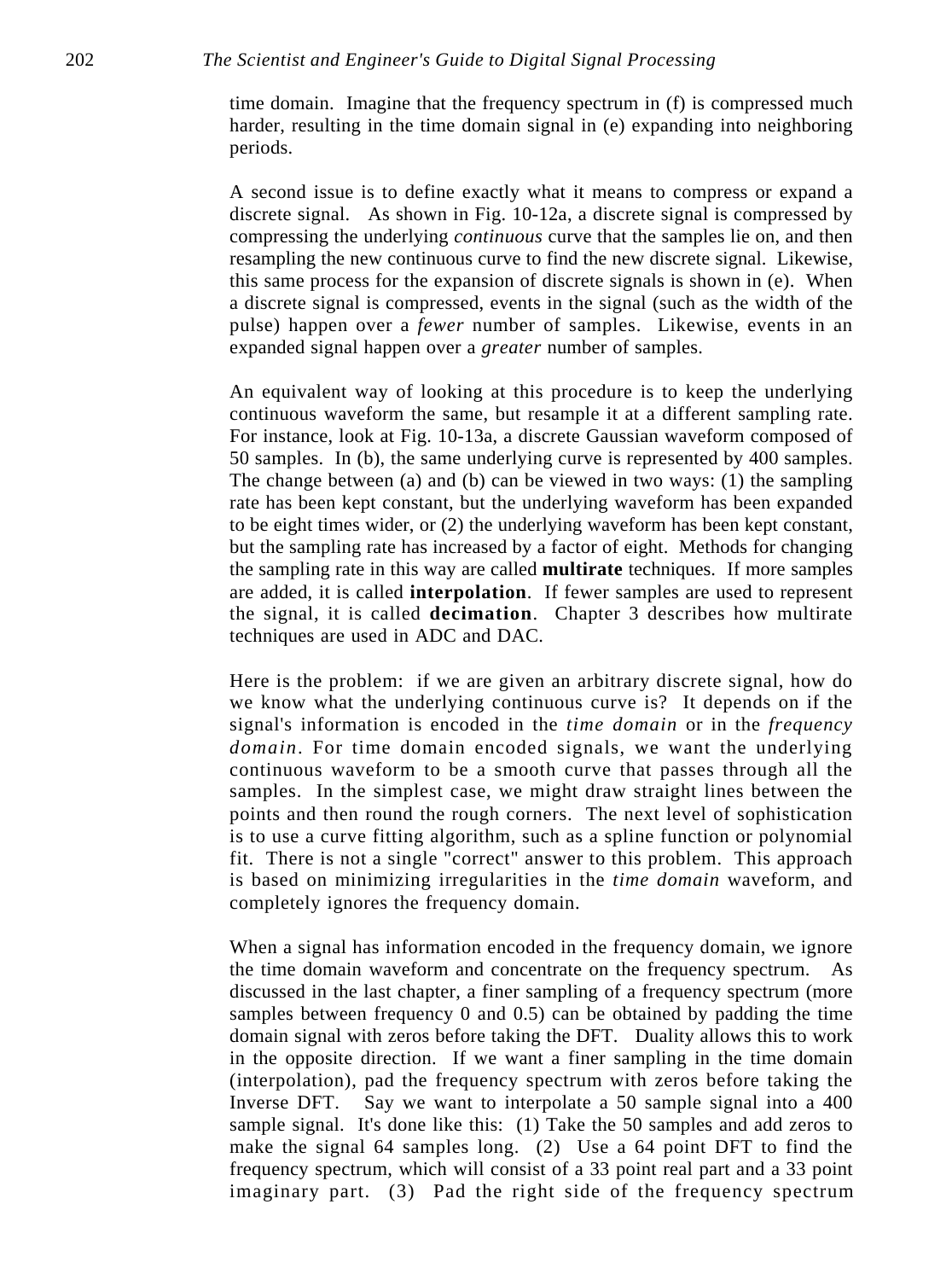

FIGURE 10-13

Interpolation by padding the frequency domain. Figures (a) and (c) each consist of 50 samples. These are interpolated to 400 samples by padding the frequency domain with zeros, resulting in (b) and (d), respectively. (Figures (b) and (d) are discrete signals, but are drawn as continuous lines because of the large number of samples).

(both the real and imaginary parts) with 224 zeros to make the frequency spectrum 257 points long. (4) Use a 512 point Inverse DFT to transform the data back into the time domain. This will result in a 512 sample signal that is a high resolution version of the 64 sample signal. The first 400 samples of this signal are an interpolated version of the original 50 samples.

The key feature of this technique is that the interpolated signal is composed of *exactly* the same frequencies as the original signal. This may or may not provide a well-behaved fit in the time domain. For example, Figs. 10-13 (a) and (b) show a 50 sample signal being interpolated into a 400 sample signal by this method. The interpolation is a smooth fit between the original points, much as if a curve fitting routine had been used. In comparison, (c) and (d) show another example where the time domain is a mess! The oscillatory behavior shown in (d) arises at edges or other discontinuities in the signal. This also includes any discontinuity between sample zero and *N*-1, since the time domain is viewed as being circular. This overshoot at discontinuities is called the *Gibbs effect*, and is discussed in Chapter 11. Another frequency domain interpolation technique is presented in Chapter 3, adding zeros between the time domain samples and low-pass filtering.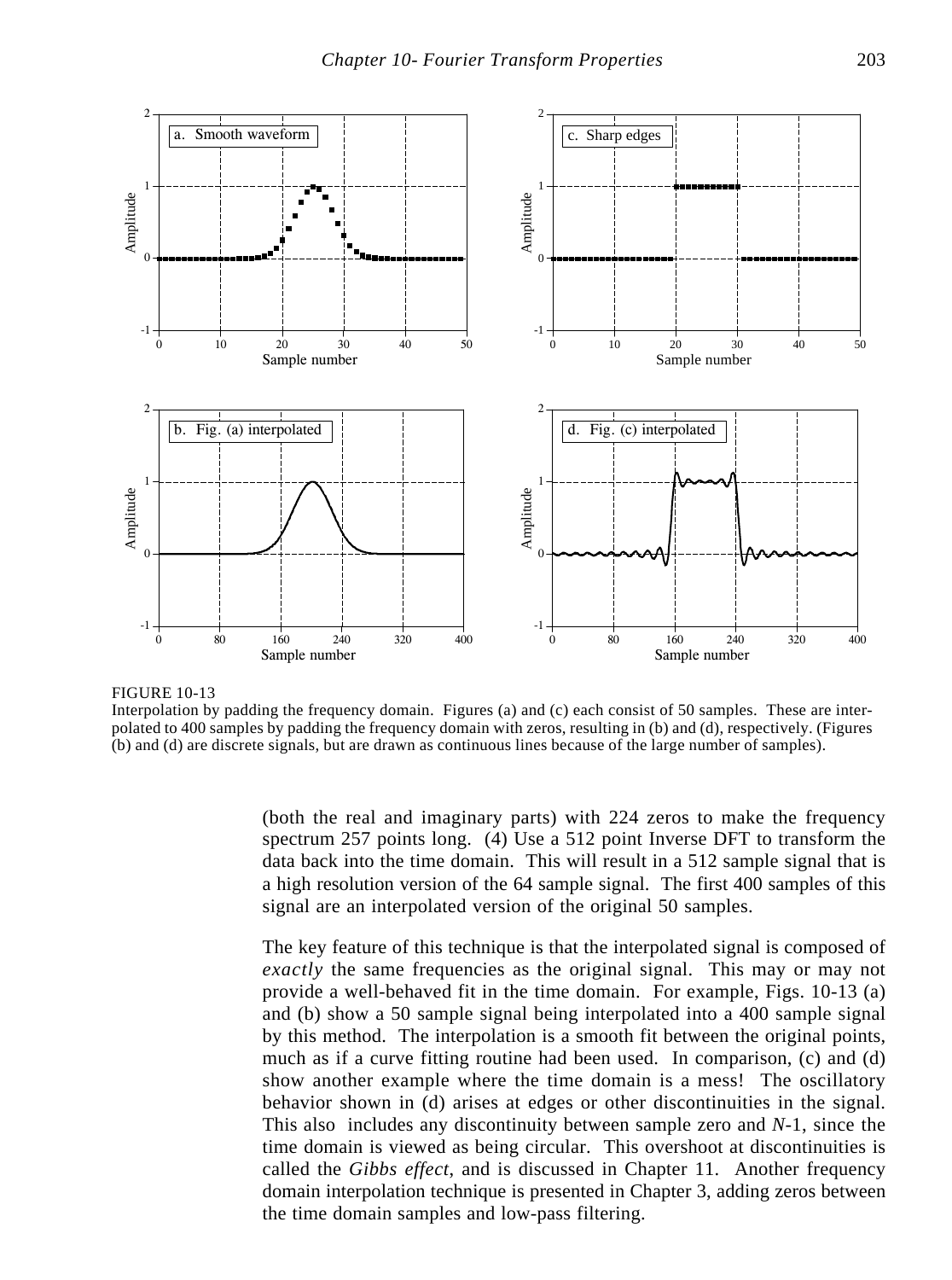# **Multiplying Signals (Amplitude Modulation)**

An important Fourier transform property is that *convolution* in one domain corresponds to *multiplication* in the other domain. One side of this was discussed in the last chapter: time domain signals can be convolved by multiplying their frequency spectra. Amplitude modulation is an example of the reverse situation, multiplication in the time domain corresponds to convolution in the frequency domain. In addition, amplitude modulation provides an excellent example of how the elusive *negative* frequencies enter into everyday science and engineering problems.

Audio signals are great for short distance communication; when you speak, someone across the room hears you. On the other hand, radio frequencies are very good at propagating long distances. For instance, if a 100 volt, 1 MHz sine wave is fed into an antenna, the resulting radio wave can be detected in the next *room*, the next *country*, and even on the next *planet*. **Modulation** is the process of merging two signals to form a third signal with desirable characteristics of both. This always involves nonlinear processes such as multiplication; you can't just add the two signals together. In radio communication, modulation results in radio signals that can propagate long distances *and* carry along audio or other information.

Radio communication is an extremely well developed discipline, and many modulation schemes have been developed. One of the simplest is called **amplitude modulation**. Figure 10-14 shows an example of how amplitude modulation appears in both the time and frequency domains. Continuous signals will be used in this example, since modulation is usually carried out in analog electronics. However, the whole procedure could be carried out in discrete form if needed (the shape of the future!).

Figure (a) shows an audio signal with a DC bias such that the signal always has a positive value. Figure (b) shows that its frequency spectrum is composed of frequencies from 300 Hz to 3 kHz, the range needed for voice communication, plus a spike for the DC component. All other frequencies have been removed by analog filtering. Figures (c) and (d) show the **carrier wave**, a pure sinusoid of much higher frequency than the audio signal. In the time domain, amplitude modulation consists of *multiplying* the audio signal by the carrier wave. As shown in (e), this results in an oscillatory waveform that has an instantaneous amplitude proportional to the original audio signal. In the jargon of the field, the *envelope* of the carrier wave is equal to the modulating signal. This signal can be routed to an antenna, converted into a radio wave, and then detected by a receiving antenna. This results in a signal identical to (e) being generated in the radio receiver's electronics. A *detector* or *demodulator* circuit is then used to convert the waveform in (e) back into the waveform in (a).

Since the time domain signals are multiplied, the corresponding frequency spectra are convolved. That is, (f) is found by convolving (b)  $\&$  (d). Since the spectrum of the carrier is a shifted delta function, the spectrum of the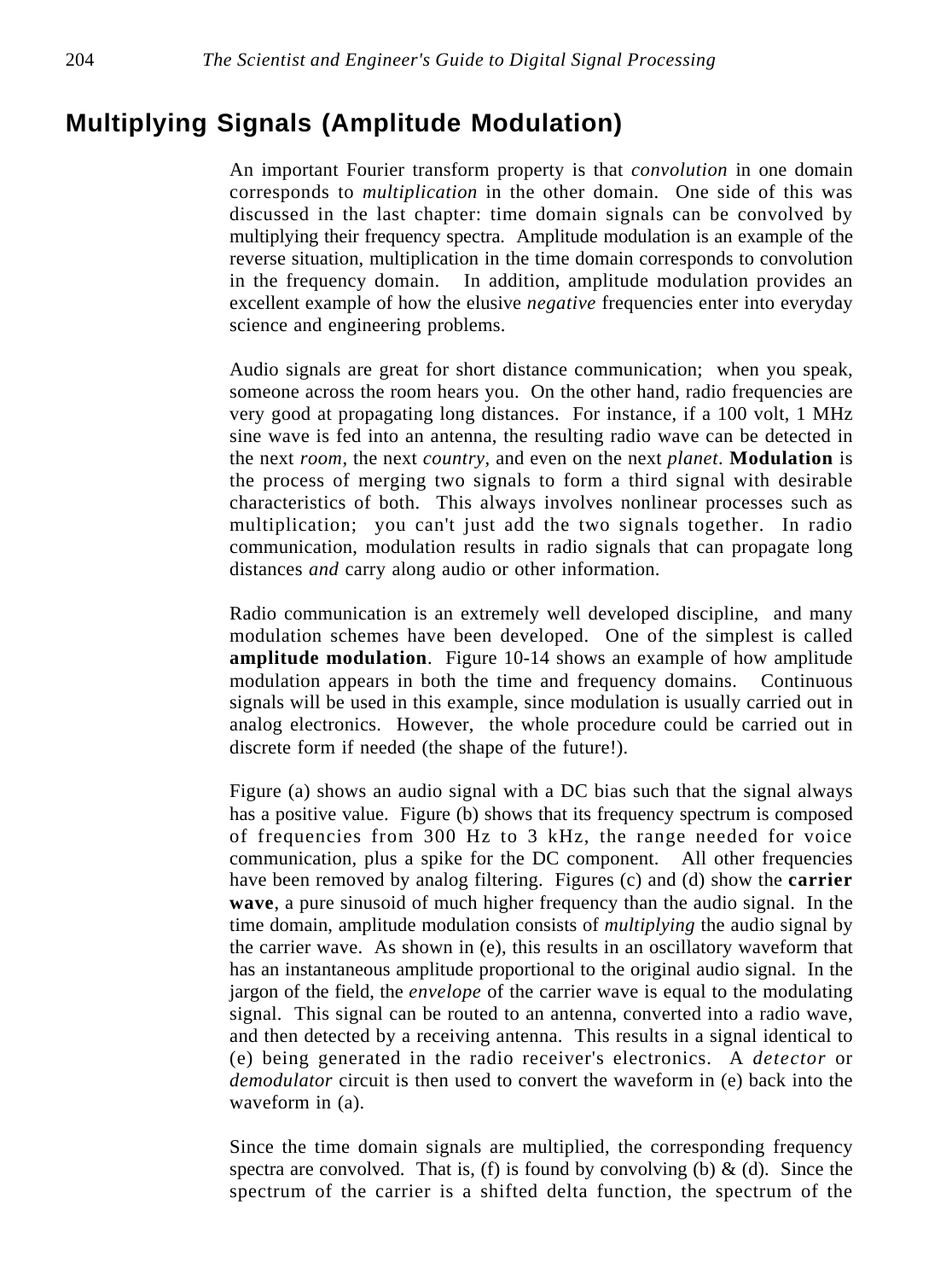

FIGURE 10-14

Amplitude modulation. In the time domain, amplitude modulation is achieved by multiplying the audio signal, (a), by the carrier signal, (c), to produce the modulated signal, (e). Since multiplication in the time domain corresponds to convolution in the frequency domain, the spectrum of the modulated signal is the spectrum of the audio signal shifted to the frequency of the carrier.

modulated signal is equal to the audio spectrum *shifted* to the frequency of the carrier. This results in a modulated spectrum composed of three components: a **carrier wave**, an **upper sideband**, and a **lower sideband**.

These correspond to the three parts of the original audio signal: the DC component, the positive frequencies between 0.3 and 3 kHz, and the negative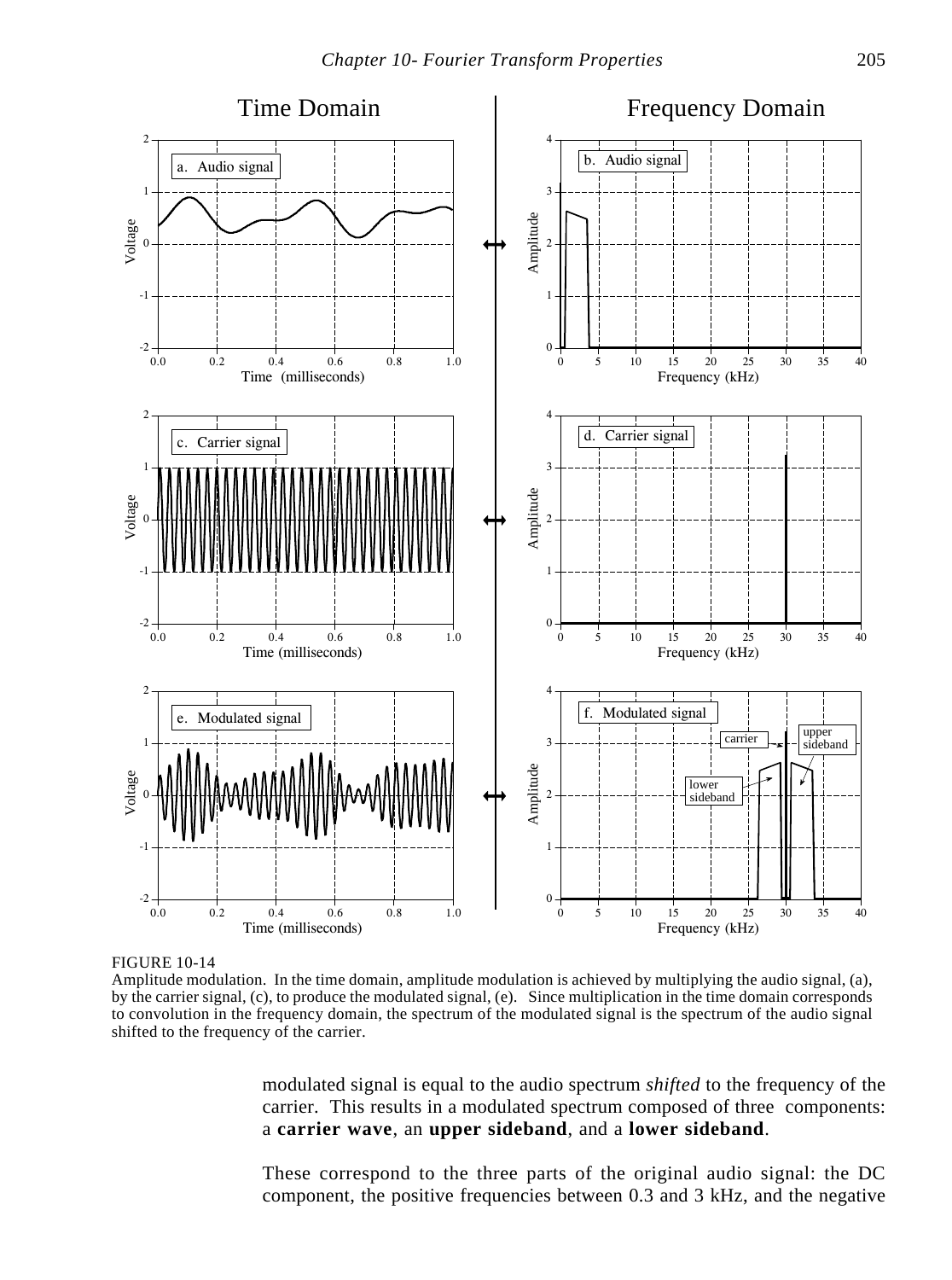frequencies between -0.3 and -3 kHz, respectively. Even though the negative frequencies in the original audio signal are somewhat elusive and abstract, the resulting frequencies in the lower sideband are as real as you could want them to be. The ghosts have taken human form!

Communication engineers live and die by this type of frequency domain analysis. For example, consider the frequency spectrum for television transmission. A standard TV signal has a frequency spectrum from DC to 6 MHz. By using these frequency shifting techniques, 82 of these 6 MHz wide channels are stacked end-to-end. For instance, channel 3 is from 60 to 66 MHz, channel 4 is from 66 to 72 MHz, channel 83 is from 884 to 890 MHz, etc. The television receiver moves the desired channel back to the DC to 6 MHz band for display on the screen. This scheme is called **frequency domain multiplexing**.

### **The Discrete Time Fourier Transform**

The Discrete Time Fourier Transform (DTFT) is the member of the Fourier transform family that operates on *aperiodic*, *discrete* signals. The best way to understand the DTFT is how it relates to the DFT. To start, imagine that you acquire an *N* sample signal, and want to find its frequency spectrum. By using the DFT, the signal can be decomposed into  $N/2 + 1$ sine and cosine waves, with frequencies equally spaced between zero and one-half of the sampling rate. As discussed in the last chapter, padding the time domain signal with zeros makes the period of the time domain *longer*, as well as making the spacing between samples in the frequency domain *narrower*. As *N* approaches infinity, the time domain becomes *aperiodic*, and the frequency domain becomes a *continuous* signal. This is the DTFT, the Fourier transform that relates an *aperiodic*, *discrete* signal, with a *periodic*, *continuous* frequency spectrum.

The mathematics of the DTFT can be understood by starting with the synthesis and analysis equations for the DFT (Eqs. 8-2, 8-3 and 8-4), and taking *N* to infinity:

EQUATION 10-1

The DTFT analysis equation. In this relation,  $x[n]$  is the time domain signal with *n* running from 0 to  $N-1$ . The frequency spectrum is held in:  $Re X(\omega)$ and  $Im X(\omega)$ , with  $\omega$  taking on values

$$
Re X(\omega) = \sum_{n = -\infty}^{+\infty} x[n] \cos(\omega n)
$$

$$
Im X(\omega) = -\sum_{n = -\infty}^{+\infty} x[n] \sin(\omega n)
$$

EQUATION 10-2 The DTFT synthesis equation.

$$
x[n] = \frac{1}{\pi} \int_{0}^{\pi} Re X(\omega) \cos(\omega n) - Im X(\omega) \sin(\omega n) d\omega
$$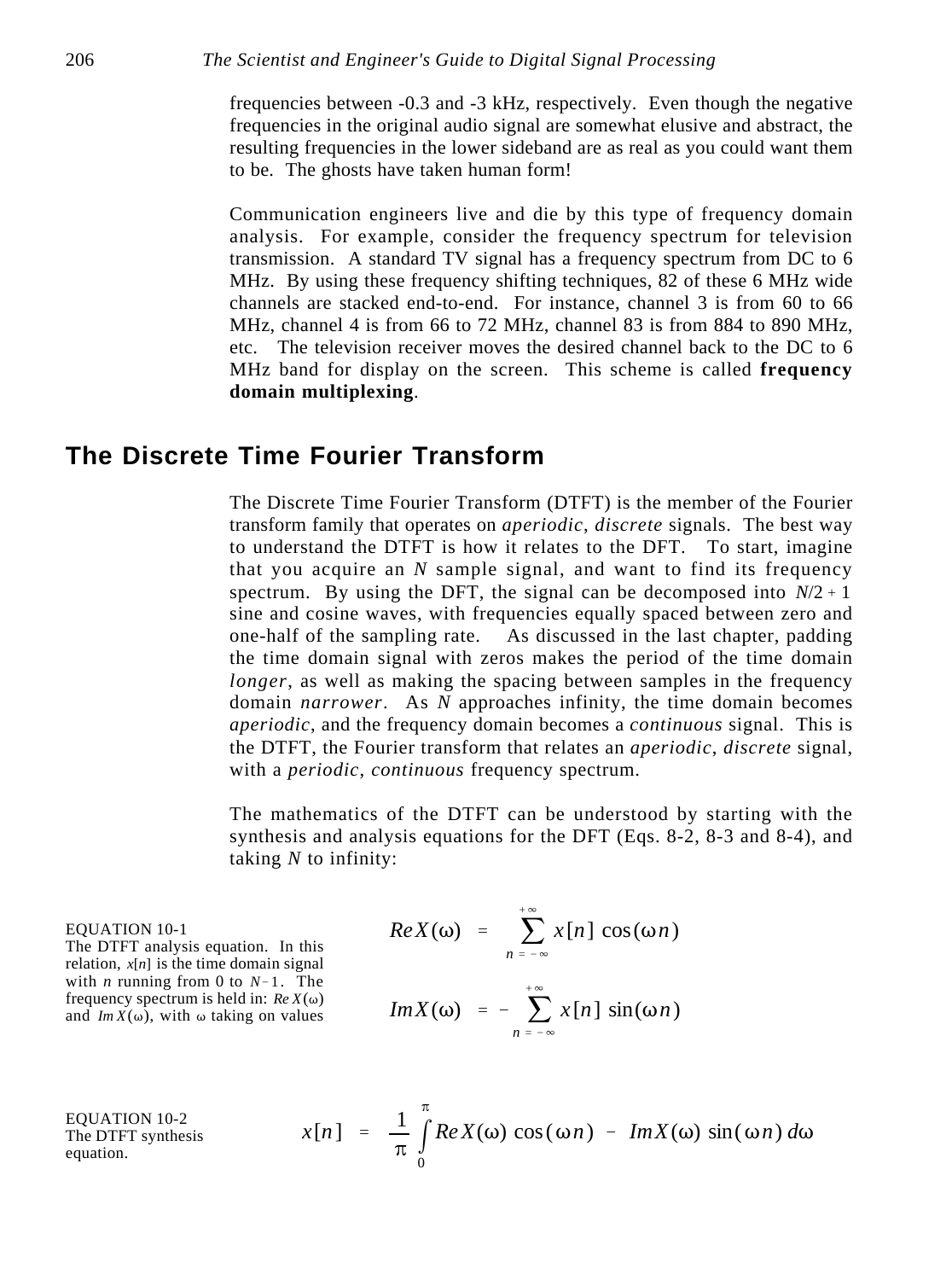There are many subtle details in these relations. First, the time domain signal, *x*[*n*], is still discrete, and therefore is represented by *brackets*. In comparison, the frequency domain signals,  $ReX(\omega) \& Im X(\omega)$ , are continuous, and are thus written with *parentheses*. Since the frequency domain is continuous, the synthesis equation must be written as an integral, rather than a summation.

As discussed in Chapter 8, frequency is represented in the DFT's frequency domain by one of three variables: *k*, an index that runs from 0 to *N*/2; *f*, the fraction of the sampling rate, running from 0 to 0.5; or  $\omega$ , the fraction of the sampling rate expressed as a natural frequency, running from 0 to  $\pi$ . The spectrum of the DTFT is continuous, so either  $f$  or  $\omega$  can be used. The common choice is  $\omega$ , because it makes the equations shorter by eliminating the always present factor of  $2\pi$ . Remember, when  $\omega$  is used, the frequency spectrum extends from 0 to  $\pi$ , which corresponds to DC to one-half of the sampling rate. To make things even more complicated, many authors use  $\Omega$  (an upper case omega) to represent this frequency in the DTFT, rather than  $\omega$  (a lower case omega).

When calculating the inverse DFT, samples 0 and *N*/2 must be divided by two (Eq. 8-3) before the synthesis can be carried out (Eq. 8-2). This is not necessary with the DTFT. As you recall, this action in the DFT is related to the frequency spectrum being defined as a *spectral density*, i.e., amplitude per unit of bandwidth. When the spectrum becomes continuous, the special treatment of the end points disappear. However, there is still a normalization factor that must be included, the 2/*N* in the DFT (Eq. 8-3) becomes  $1/\pi$  in the DTFT (Eq. 10-2). Some authors place these terms in front of the *synthesis* equation, while others place them in front of the *analysis* equation. Suppose you start with some time domain signal. After taking the Fourier transform, and then the Inverse Fourier transform, you want to end up with what you started. That is, the  $1/\pi$  term (or the  $2/N$ term) must be encountered somewhere along the way, either in the forward or in the inverse transform. Some authors even split the term between the two transforms by placing  $1/\sqrt{\pi}$  in front of both.

Since the DTFT involves infinite summations and integrals, it cannot be calculated with a digital computer. Its main use is in theoretical problems as an alternative to the DFT. For instance, suppose you want to find the frequency response of a system from its impulse response. If the impulse response is known as an *array of numbers*, such as might be obtained from an experimental measurement or computer simulation, a DFT program is run on a computer. This provides the frequency spectrum as another *array of numbers*, equally spaced between 0 and 0.5 of the sampling rate.

In other cases, the impulse response might be know as an *equation*, such as a sinc function (described in the next chapter) or an exponentially decaying sinusoid. The DTFT is used here to mathematically calculate the frequency domain as another *equation*, specifying the entire continuous curve between 0 and 0.5. While the DFT could also be used for this calculation, it would only provide an equation for *samples* of the frequency response, not the entire curve.